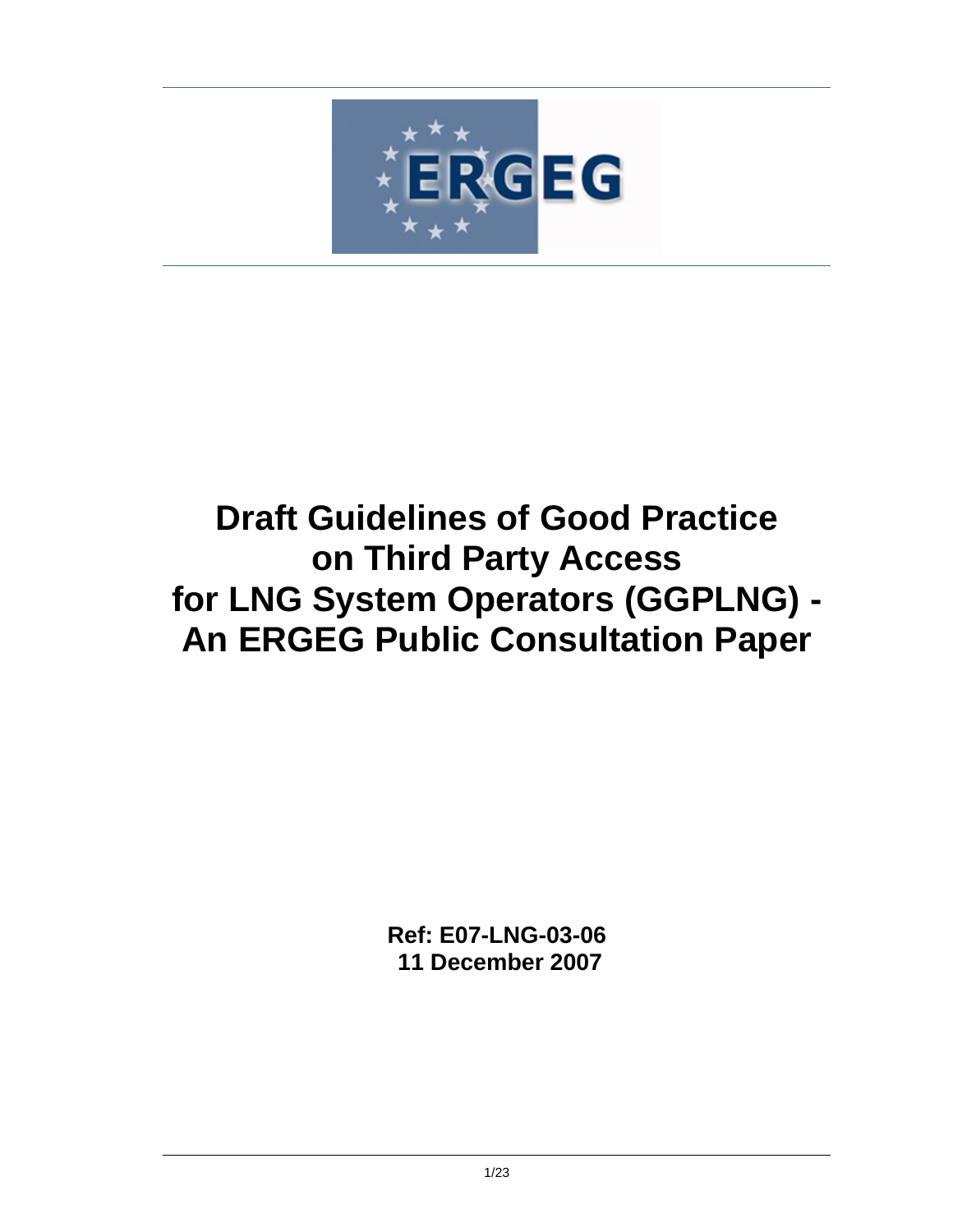

## **Table of Contents**

| 1                                                                                  |     |       |  |  |
|------------------------------------------------------------------------------------|-----|-------|--|--|
| $\mathbf{2}$                                                                       |     |       |  |  |
| 3                                                                                  |     |       |  |  |
| $\boldsymbol{4}$                                                                   |     |       |  |  |
|                                                                                    |     |       |  |  |
|                                                                                    |     |       |  |  |
|                                                                                    | 4.3 |       |  |  |
|                                                                                    |     | 4.3.1 |  |  |
|                                                                                    |     | 4.3.2 |  |  |
|                                                                                    |     | 4.3.3 |  |  |
|                                                                                    |     | 4.3.4 |  |  |
| 5                                                                                  |     |       |  |  |
|                                                                                    | 5.1 |       |  |  |
| 5.2 Principles underlying Capacity Allocation Mechanisms and Congestion Management |     |       |  |  |
|                                                                                    |     |       |  |  |
|                                                                                    |     |       |  |  |
|                                                                                    |     | 5.3.1 |  |  |
|                                                                                    |     | 5.3.2 |  |  |
| 6                                                                                  |     |       |  |  |
| 7                                                                                  |     |       |  |  |
| 8                                                                                  |     |       |  |  |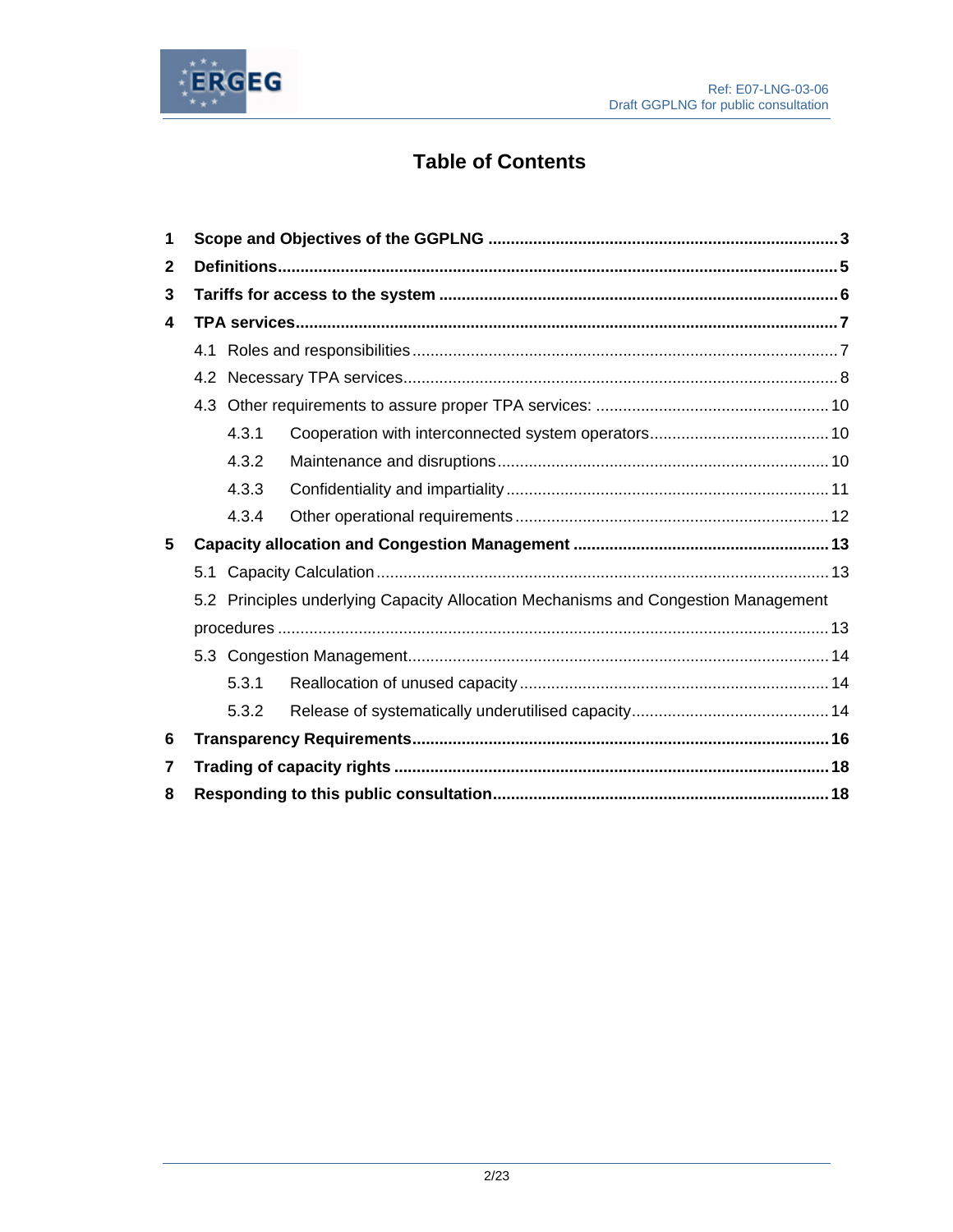

## **1 Scope and Objectives of the GGPLNG**

The GGPLNG concern Third Party Access (TPA) to LNG facilities in accordance with Article 18 of the European Directive 2003/55/EC which establishes the implementation of a regulated TPA (rTPA) system to LNG facilities based on published tariffs whereby at least the tariff methodologies are approved by the regulatory authority prior to their entry into force. A first step towards establishing common rules for access to rTPA LNG facilities was made with the adoption of two framework documents at the  $5<sup>th</sup>$  Madrid Forum in 2002: *Recommendations on Guidelines for Good Practice in relation to TPA services, tarification,*  balancing, etc.<sup>1</sup> and *Guidelines on calculation methodologies and transparency requirements* with regard to available capacities of gas transmission, LNG and storage facilities<sup>2</sup>. Several access regimes have since been adopted: the rTPA and different modalities of exemptions, all of them lawful systems addressed to promote investment on LNG infrastructures and competition in gas markets.

*(Some of this provision could be incorporated in the cover note when sending for consultation)* 

The GGPLNG do not go beyond the Directive 2003/55/EC in creating or restricting TPA rights. The GGPLNG are intended as possible input from ERGEG for an amendment of Regulation 1775/2005 and its annexes. Before the approval of the modification of the Regulation this could serve as non binding guidelines. For this reason, the paper is structured according to the said EU Regulation, and does not repeat what is already stated in the Regulation. In addition to the present proposal, ERGEG may have additional comments on the LNG provisions contained in the EC's  $3<sup>rd</sup>$  package.

When a provision already existed in an approved document, the authors used the already approved wording as much as possible. The main sources used in drafting these guidelines are:

- the existing annex of Regulation 1775/2005;
- the Directive 2003/55/EC, especially the terms defined in article 2;
- *The Guidelines for Good TPA Practice for Storage System Operators (GGPSSO)<sup>3</sup>* , adopted by the Joint Working Group of the European Gas Regulatory Forum (Madrid Forum) of 23 March 2005; and
- the two CEER papers presented at the  $5<sup>th</sup>$  Madrid Forum in 2002, as mentioned above.

<sup>3</sup>http://www.ceer-

l

<sup>&</sup>lt;sup>1</sup> The text explicitly refers to LNG facilities in § 3.1.

<sup>&</sup>lt;sup>2</sup> This text was not approved by Gas Transmission Europe (GTE): cfr Conclusions of the Forum, § 15.

eu.org/portal/page/portal/ERGEG\_HOME/ERGEG\_DOCS/ERGEG\_DOCUMENTS\_NEW/GAS\_FOCUS\_GROUP /GGPSSO\_2005-03-23\_FINAL.PDF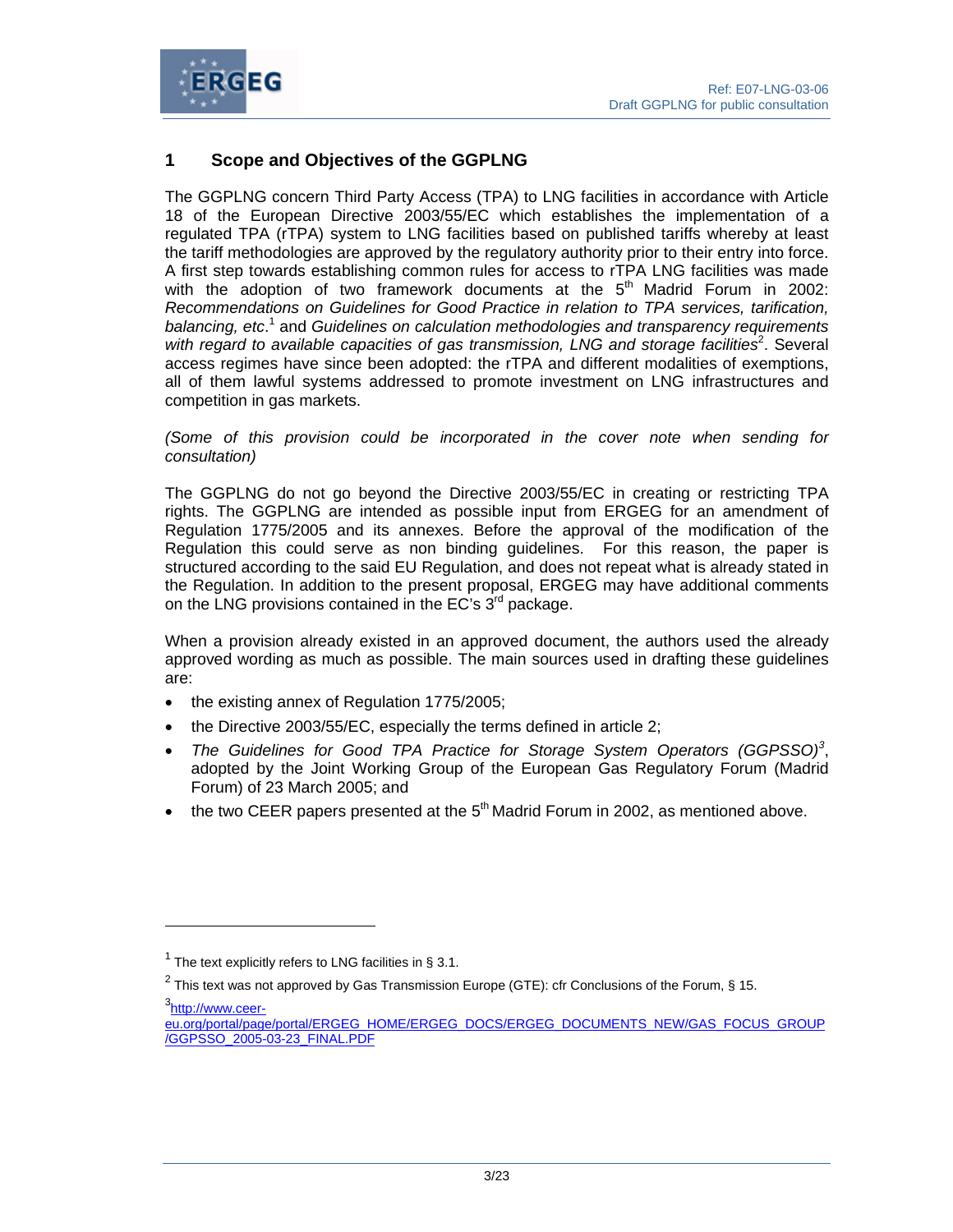

Also, the advise of an independent consultant relating to LNG was sought to assess to what extent existing access rules to LNG facilities are working or could be improved, and if there is a need for harmonisation for both regulatory practice and operational rules, the main objectives being to provide recommendations designed to ensure that LNG contribute to an increasingly competitive and secure European gas market.

The GGPLNG do not mention implementation dates. This will be discussed after the formal consultation procedure. Should they be endorsed as an amendment to Regulation 1775/2005, the amended regulation will have to specify the implementation date. According to article 10 of the Regulation 1775/2005, the regulatory authorities must ensure compliance with this Regulation and its Annexes.

These Guidelines apply to LNG facilities insofar as they are subject to the requirements of the Regulation 1775/2005.

According to article 10 of Regulation 1775/2005/CE, the regulatory authorities of the Member States established under Article 25 of Directive 2003/55/EC shall ensure compliance with the Regulation and its Guidelines adopted pursuant to Article 9 of the Regulation.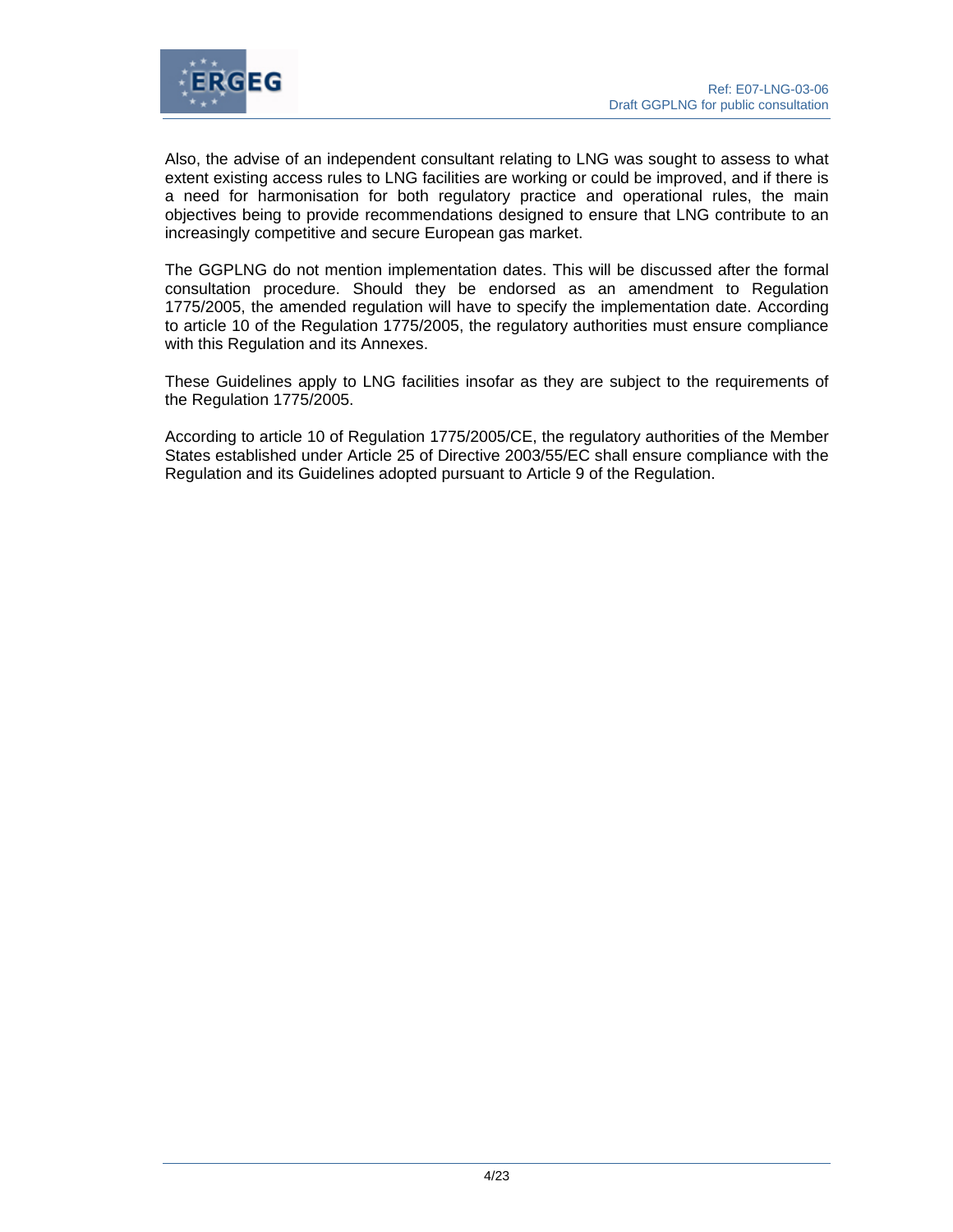



l

## **2 Definitions**

1. The definitions of Regulation  $1775/2005$  apply to these Guidelines<sup>4</sup>. The terms listed below will be used in these Guidelines in the sense defined as follows:

| <b>LNG</b>                         | Liquefied Natural Gas;                                                                                                                                                                                                                                       |
|------------------------------------|--------------------------------------------------------------------------------------------------------------------------------------------------------------------------------------------------------------------------------------------------------------|
| <b>LSO</b>                         | LNG System Operator;                                                                                                                                                                                                                                         |
| standard<br>bundled LNG<br>service | a bundled service offered by a LSO consisting of a right to berth an LNG<br>carrier during a certain window of time, the unloading of the LNG, a temporal<br>LNG storage capacity, and a regasification service with the corresponding<br>send-out capacity; |
| terminal user                      | a customer or a potential customer of the LSO;                                                                                                                                                                                                               |
| <b>NRA</b>                         | National Regulatory Authority;                                                                                                                                                                                                                               |
| unloading<br>window                | the period of time during which the terminal user has access to the<br>infrastructure needed to unload the LNG from the cargo to the LNG facility;                                                                                                           |
| regasification                     | the process of vaporizing LNG in order to send out natural gas in the<br>downstream system;                                                                                                                                                                  |
| ship vetting                       | consists in an in-depth assessment process of an LNG ship quality and<br>suitability for carrying and unloading LNG;                                                                                                                                         |
| <b>LNG</b> facility                | definition in article 2.11 of Directive 2003/55/EC.                                                                                                                                                                                                          |

<sup>&</sup>lt;sup>4</sup> Definition of "capacity" in the Regulation as  $\frac{a \text{ flow}}{b}$  (expressed in Nm<sup>3</sup>/h) do not reflect the fact that in LNG we are speaking about capacity for both storage (in volume units) and regasification (flow). This difference could<br>imply some modification of the GGPLNG or the Regulation as proposed in the 3<sup>rd</sup> package. Page 25 of the proposal for a Regulation amending Regulation 1775/2005, point (2) (b) 2.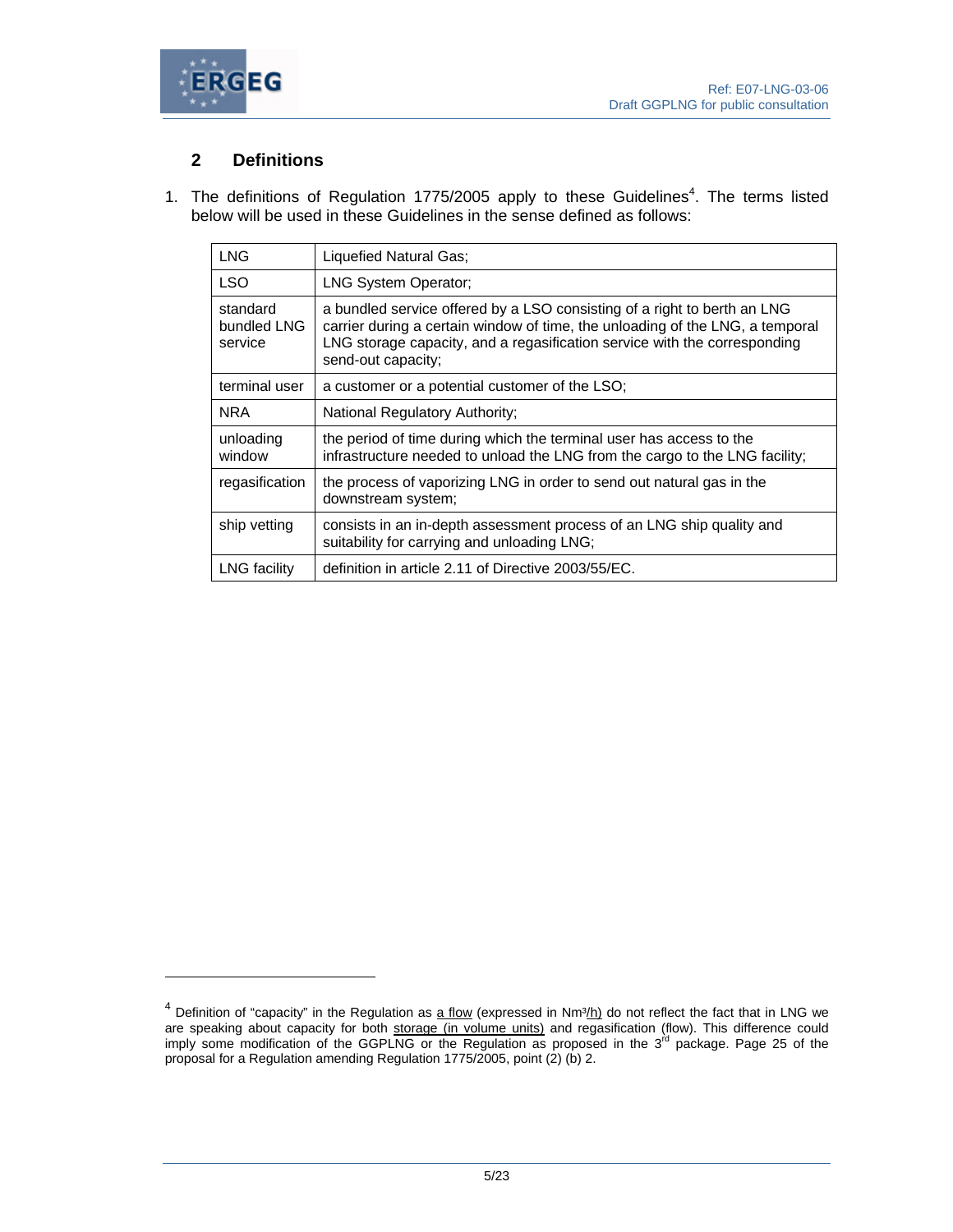

## **3 Tariffs for access to the system**

- 2. The tariff structure of the LSO shall:
	- a. be transparent, take into account the need for system integrity (including improvements) and reflect actual costs incurred, insofar as such costs correspond to those of an efficient and structurally comparable LSO and are transparent, whilst including appropriate return on investments, and where appropriate taking account of the benchmarking of tariffs by the regulatory authorities<sup>5</sup>.
	- b. be applied in a non-discriminatory manner;
	- c. facilitate efficient commercialisation and incentivise efficient use of the system;
	- d. be reviewed on a regular basis taking into account developments in the market, without prejudice to long term regulated tariffs. The frequency of this periodical review should strike a balance between the effective reflectivity of the costs and the market need for tariff stability;
	- e. contain an appropriated split between capacity and commodity charges.
- 3. The tariff regime shall:

l

- a. contain a detailed description of its objectives and priorities;
- b. contain cost-reflective capacity and commodity charges;
- c. contain the methodology for the calculation of tariffs and LSO revenues;
- d. specify the allocation of the extra revenues from congestion in case of market based capacity allocation;
- e. specify the competent authority for tariff setting, and for appeal; and
- f. provide indications on the publication of tariffs.
- 4. The costs associated with adjusting the gas quality of incoming LNG, in order for it to meet the grid specifications, must be paid for by the users of these services. The costs shall consider equipment investments, as well as the likely pattern of use of quality conversion facilities, together with long term contracts that support the operation of the facility.

 $<sup>5</sup>$  Tariffs, or the methodologies used to calculate them, applied by LSO and approved by the regulatory authorities</sup> pursuant to Article 25(2) of Directive 2003/55/EC, as well as tariffs published pursuant to Article 18 (1) of that Directive,.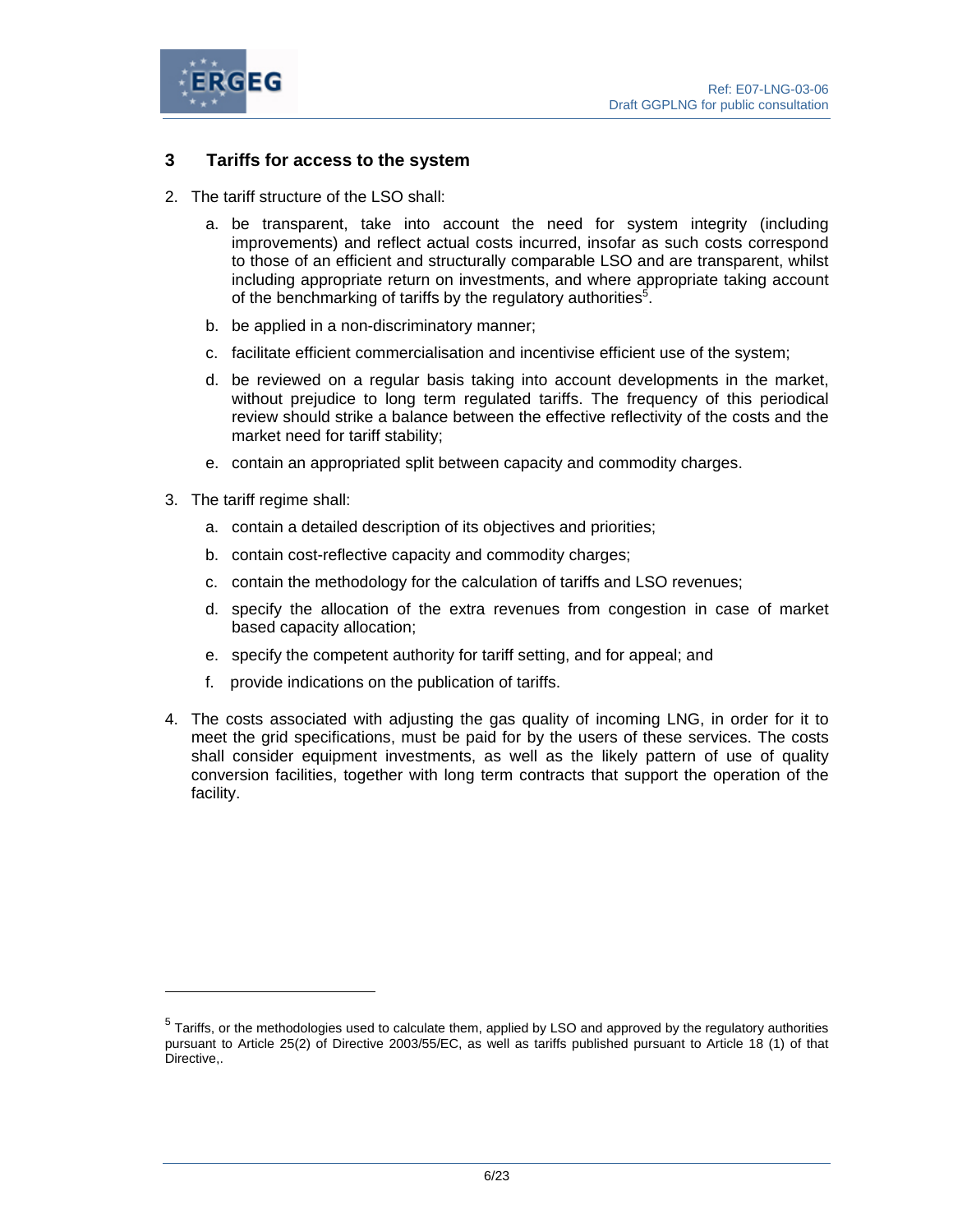

## **4 TPA services**

#### **4.1 Roles and responsibilities**

- 5. The LSOs shall:
	- a. operate and maintain, in coordination with terminal users and interconnected system operators under economic conditions, secure, reliable and efficient LNG facilities with due regard to the environment<sup>6</sup>; in particular, they shall guarantee the contracted firm services and they shall maintain system integrity;
	- b. offer all the available capacity not excluded from TPA pursuant to the Directive 2003/55/EC to (potential) network users, including own affiliated companies, under published and equivalent contractual terms and conditions supportive of competition and trade, according to transparent TPA rules set or approved by the relevant national authority;
	- c. offer bundled and not bundled services aiming at accommodating market demand, taking into account the technical capacities of the LNG facility and congestion management procedures;
	- d. provide the downstream system operators with the necessary information, in due time and with enough details, to ensure that the transport and storage of natural gas may take place in a compatible manner with the secure and efficient operation of the interconnected system;
	- e. make relevant information public, in particular data on the use and availability services, in a time frame compatible with the LNG facility users' reasonable commercial needs<sup>7</sup>;
	- f. preserve the confidential information; when information concerning the operation or development of the LNG facility is disclosed, it should be done in a nondiscriminatory way, especially with regard to any affiliated company;
	- g. establish and implement rules on the use of services offered aimed at facilitating competitive and efficient use of the LNG facility, in particular to discourage capacity hoarding; maximise the use of available capacity and offer unused capacity; and
	- h. put relevant IT system in place that could be easily accessed by the terminal users via agreed interfaces. Through this system, terminal users should be able to access information about the LNG facility. Access to information concerning infrastructures connected to the LNG terminal will be facilitated.
- 6. The LSOs, to be able to operate their terminal, can ask the terminal users, inter alia, to:
	- a. provide the LSO with all the necessary data required to carry out its duties, as specified in the access contract and/or terminal code; especially their nomination program and/or requests for scheduling, as well as information about any circumstances that may result in the divergence from any nomination or re-

 $\overline{a}$ 

 ${}^{6}$ Directive 2003/55/EC, Article 8.1.

 $^7$  Page 31 of the proposal for a Regulation amending Regulation 1775/2005, point (6) 1. (c).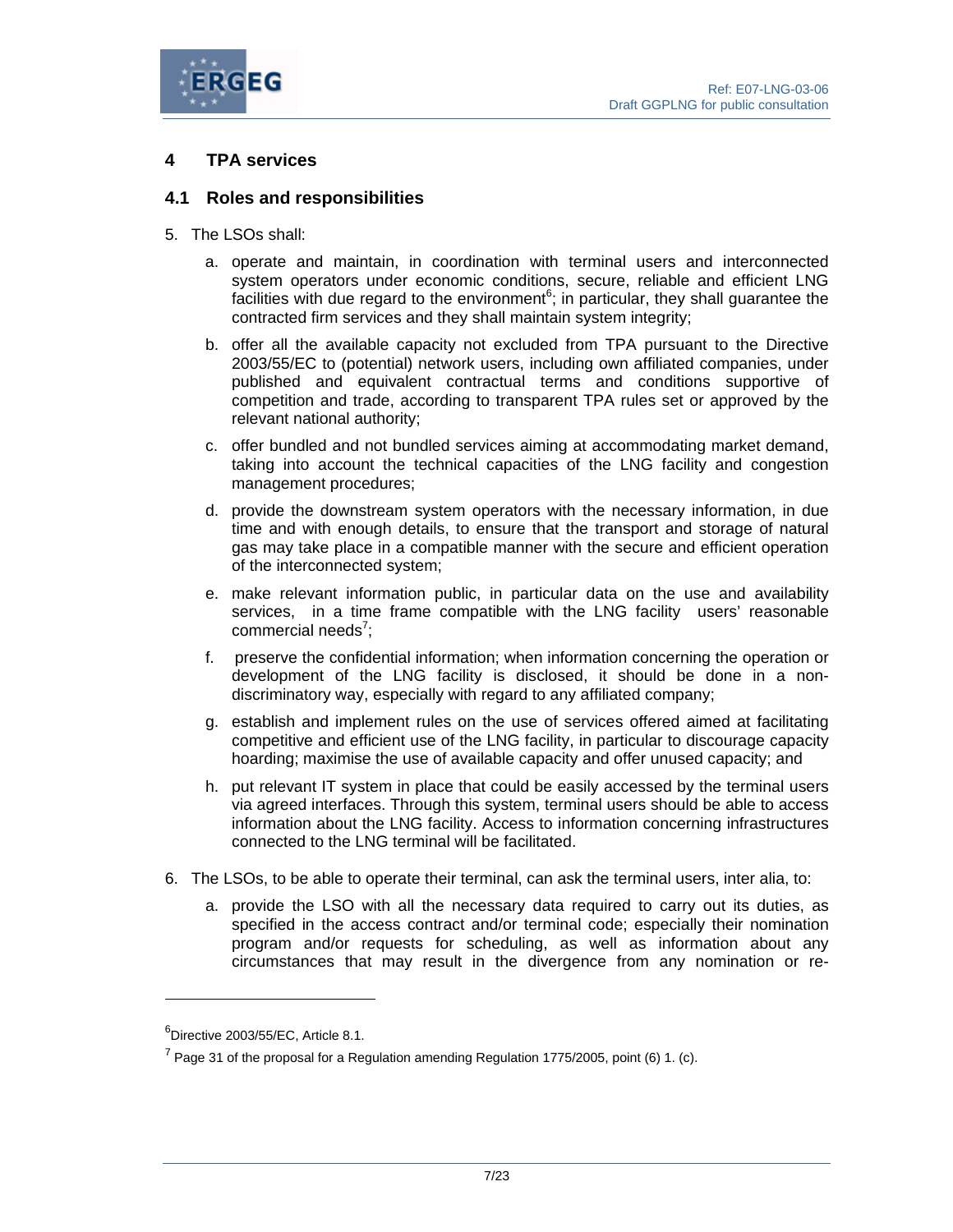

nomination;

- b. ensure that the LNG unloaded into the LNG facility complies with the quality specifications applicable at the terminal and accept gas emitted from the LNG facility as long as it is in accordance with prevailing contractual specifications, technical rules and procedures;
- c. refrain from distorting or preventing competition on the LNG, gas or capacity markets, for example through capacity hoarding; this provision does not preclude or impact the rules and principles of national and Community competition law; and
- d. put the relevant IT system in place to be able to communicate with the LSO using the IT system mentioned in § 5h herein. These IT systems should not be so costly or complex to set up and operate as to create a barrier to entry.
- 7. Penalties may be established to ensure that the LSOs and the terminal users respect their contractual obligations:
	- a. the LSO may be exposed to penalties (such as compensation payment to the terminal users) in the event that it fails to fulfil contractual obligations, as set out in the terminal code/contract; and
	- b. the terminal user may be exposed to penalties (such as overrun and scheduling charges) as an incentive to ensure they nominate and use capacity consistently with the capacity rights they have procured either on the primary or secondary market.
- 8. Where they are established, penalties shall:
	- a. be proportionate and designed in a non-discriminatory and transparent manner, based on objective criteria;
	- b. not hamper the entry of new participants into the market; and
	- c. be cost-reflective as much as possible, whilst providing incentives for the appropriate use of capacity.

#### **4.2 Necessary TPA services**

- 9. The LSO shall offer a menu of services on the primary market:
	- a. For Standard bundled LNG services, they shall:
		- contain the temporary LNG storage and regasification capacity required to withdraw the shipment etc.
		- be defined after consultation, according to §10a herein, especially concerning the flexibility included; and
		- be defined on the basis of the expected vessel size.
	- b. For not bundled services, the LSO offers separate services, if available and consistent with the arrangements related to the standard bundled LNG services, such as:
		- reception capacity, comprising ship berthing and unloading;
		- LNG storage capacity; and
		- Regasification/send-out.

The offer of not bundled services should not act as a barrier to entry or as an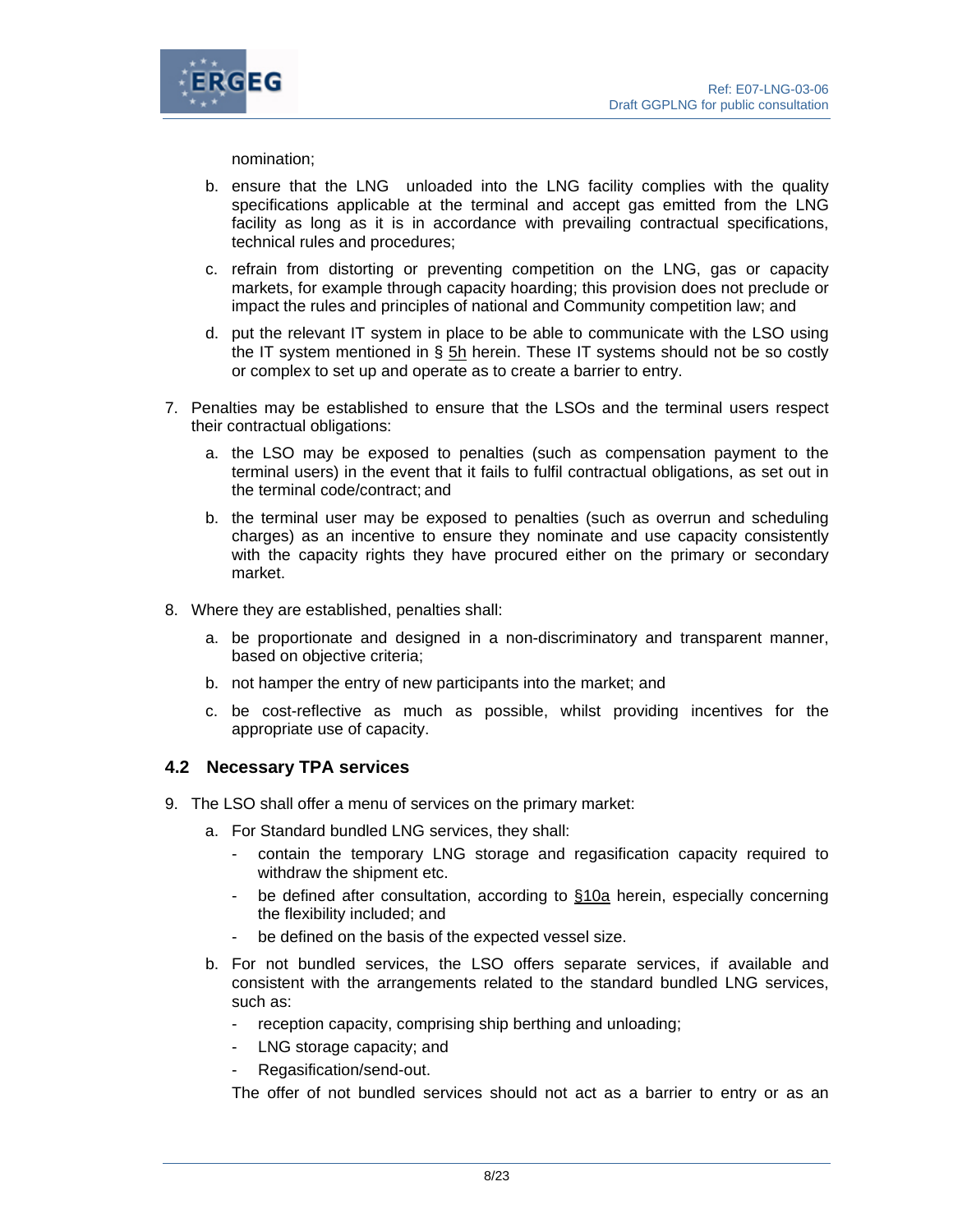

l

obstacle to the efficient use of the terminal's capacity by reducing the amount of standard bundled services offered at the terminal;

- c. In addition to services offered according to 9b, at least the following services could be offered separately, without prejudice of offering them also in a bundled way:
	- loading of LNG trucks;
	- gas quality conversion;
	- ship cooling; and
	- ship loading or transfer of LNG between ships.
- d. Long-term and short-term services.
- e. Firm and interruptible services. The offer of interruptible services should not reduce the amount of the firm services.
- 10. The services offered by LSOs and the terminal code shall:
	- a. be developed with proper consultation to terminal users and other market participants, supervised by NRAs, in order to accommodate as much as feasible the market demands; such consultations shall be published with all relevant documents on the website, and not be limited to negotiations with existing capacity holders or terminal users that have applied for capacity; this consultation is made without prejudice to the NRAs powers to approve or to set the service conditions and the terminal code; and
	- b. take into account the LNG facility's technical constraints and the economically efficient use of the LNG infrastructure. Any limit on the services offered, on the grounds of these criteria, should be made public and be duly substantiated.
- 11. The LSO shall use electronic communication means to provide adequate data to terminal users and simplify transactions by allowing on-line screen-based (re-)nominations, shortterm capacity booking and transfer of capacity rights among users. The LSO shall answer to terminal users' applications and make relevant information public, in particular data on the use and availability of services, in a time frame compatible with the LNG facility users' reasonable commercial needs<sup>8</sup>.
- 12. Each service shall be described with sufficient detail in order to avoid any misunderstanding, for instance, concerning the priority access to any service (e.g. regasification) in case of conflicting nominations from capacity holders, without prejudice to terminal users in swapping capacity rights.
- 13. The terminal code shall describe the tolerance levels applicable to each separate service and the treatment of any overrun.

 $8$  Page 31 of the proposal for a Regulation amending Regulation 1775/2005, point (6) 1. (c).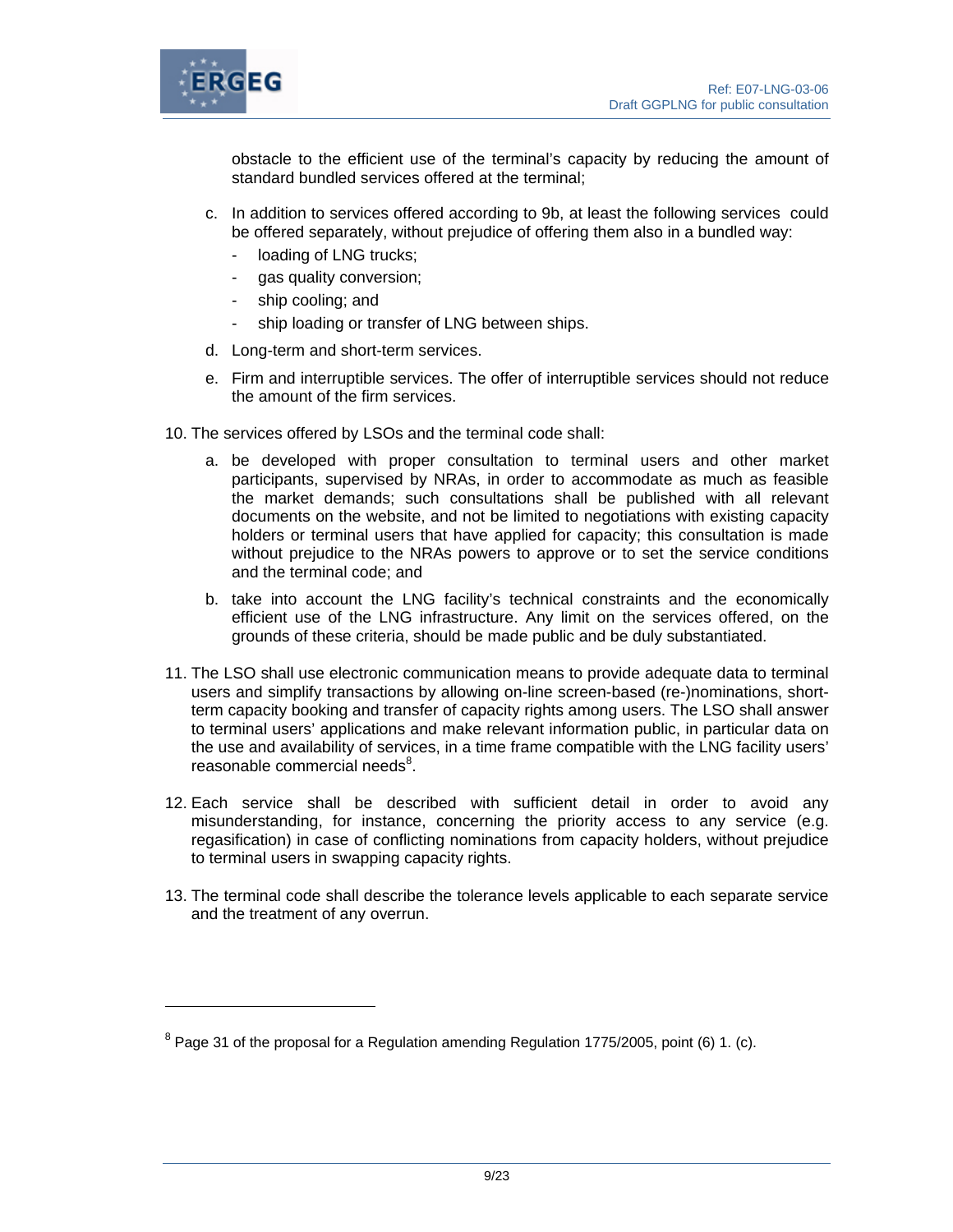

## **4.3 Other requirements to assure proper TPA services:**

## **4.3.1 Cooperation with interconnected system operators**

- 14. LSOs shall cooperate with interconnected system operators who aim to ensure interoperability between systems. Therefore, LSOs shall make reasonable endeavours to:
	- a. offer services that are compatible with the use of the interconnected gas transportation systems and facilitate access through cooperation with the Transmission System Operator  $(TSO)^9$ . The consistent definitions would include duration of access contracts, quality requirements, tolerance values, thermal year, and any other needed for the efficient operation and for the maintenance of the system integrity;
	- b. render operational procedures compatible with those of interconnected TSOs;
	- c. ensure, in coordination with TSOs, well-matched timing of the procedures for capacity subscription in the LNG facility and in the transmission system. Users of released standard bundled LNG services at short notice should obtain compatible responses concerning their access to the downstream transport systems;
	- d. ensure consistency between relevant LNG facility's arrangements and the balancing requirements of the interconnected transmission system; and
	- e. cooperate with the interconnected TSO to ensure that the nominations related to send-out of the LNG facility would not need to be repeated in the downstream transmission network.

## **4.3.2 Maintenance and disruptions**

l

- 15. LSOs shall cooperate with interconnected system operators in coordination with the maintenance of their respective facilities in order to minimise any disruption of services to system users and in order to ensure equal benefits with respect to security of supply.
- 16. The LSO shall publish at least once a year for one year or more by a predetermined deadline all planned maintenance periods that might affect terminal users' rights and corresponding operational information with adequate advanced notice. This shall include publishing on a prompt and non-discriminatory basis any changes to planned maintenance periods and notification of unplanned maintenance, as soon as that information becomes available to the LSO. During the maintenance period, the LSO shall publish regularly updated information on the details of and expected duration and effect of the maintenance.
- 17. The LSO shall maintain and make available upon request, to the relevant national regulatory authority and/or to those affected by any disruption, information concerning the maintenance and disruptions that have occurred.

 $^{9}$  Page 30 of the proposal for a Regulation amending Regulation 1775/2005, point (6) 1. (b).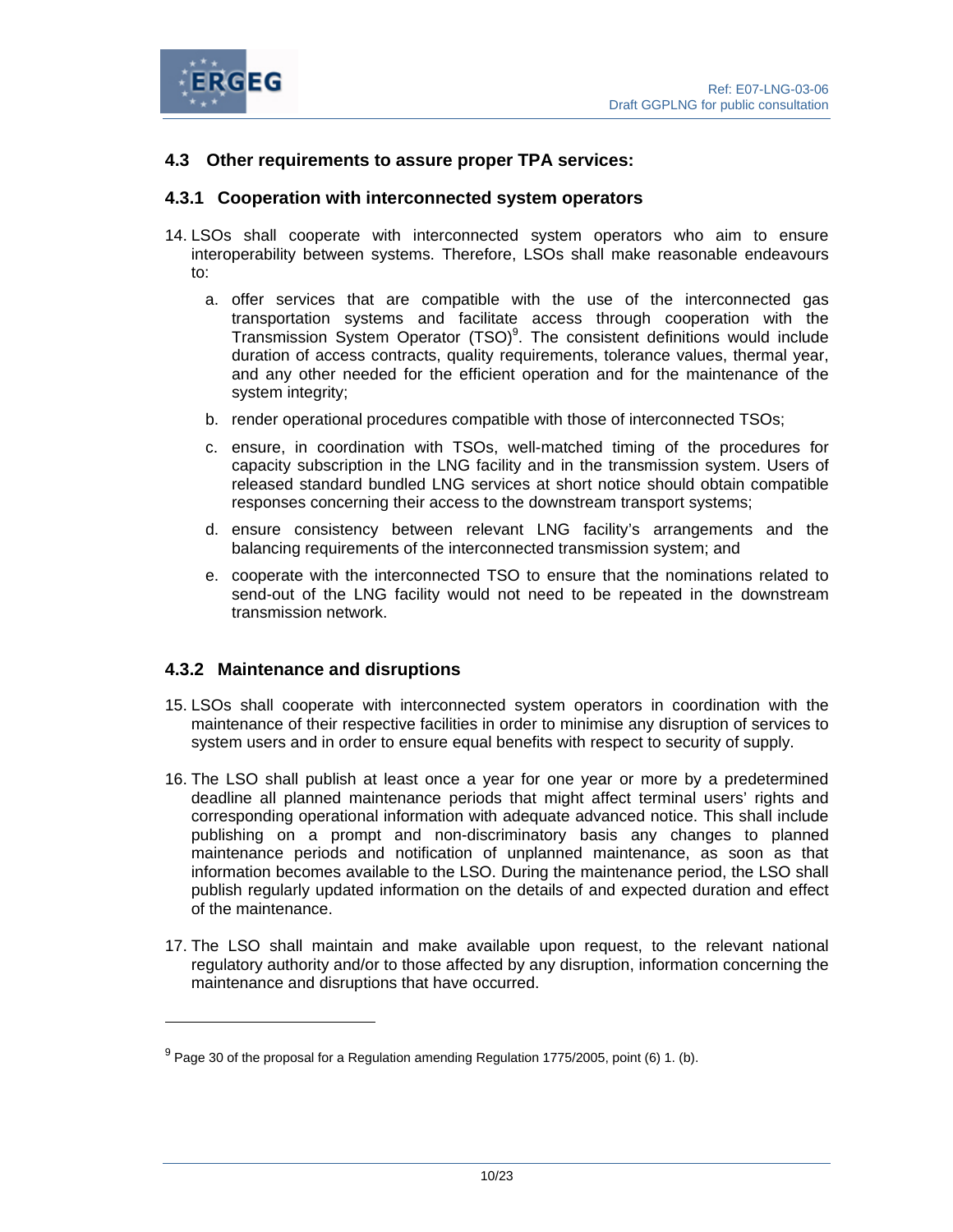

18. Should difficulties in meeting contractual delivery obligations arise due to system integrity reasons, LSOs should notify terminal users and seek a non-discriminatory solution without delay.

## **4.3.3 Confidentiality and impartiality**

- 19. LSOs should take steps to put in place appropriate NRA approved arrangements ensuring that:
	- a. confidential information remains confidential; and
	- b. no commercially sensitive information, available to the LSO, concerning its business shall be passed to other parts of any affiliate of the company in advance of being provided to all market participants; staff working for any affiliate business (e.g. supply) must not have access to information which could be commercially advantageous, such as details on terminal users, and is not made available to all market parties. Where the LSO is part of a vertically integrated undertaking, it shall establish a compliance programme, which sets out measures taken to ensure that discriminatory conduct is excluded, and it should ensure that observance of it is adequately monitored. The programme shall set out the specific obligations of employees to meet this objective. An annual report, setting out the measures taken, shall be submitted by the person or body responsible for monitoring the compliance programme to the NRA and this shall be published.
- 20. The code of conduct established to guarantee non-discrimination and confidentiality shall, at the very least:
	- a. include procedures that the LSOs employees must follow in their contacts with terminal users, either actual or potential; in particular, how to deal with the questions and files of actual or potential users;
	- b. ensure organisational independence of the Compliance Officer with respect to functions other than LSO, and with respect to the shareholders; the Compliance Officer may not participate in company structures of an integrated natural gas undertaking or be responsible, either directly or indirectly, for the day-to-day operation of the production, distribution and supply of natural gas; appropriate measures must be taken to ensure that the professional interests of the Compliance Officer are taken into account in a manner that ensures he is capable of acting independently;
	- c. include procedures to follow in cases where infringement of the compliance monitoring programme, whether intentional or unintentional, is detected (including notifications and possible indemnities to interested parties); and
	- d. include an obligation to report any breach of the code of conduct to regulatory authorities
- 21. If supply and LNG activity are part of an integrated company, regardless of the internal structure of the company, it shall be incumbent upon the companies concerned to prove an effective establishment of firewalls between the LSO and the natural gas supply branch of the vertically integrated company, at the request of the NRA,.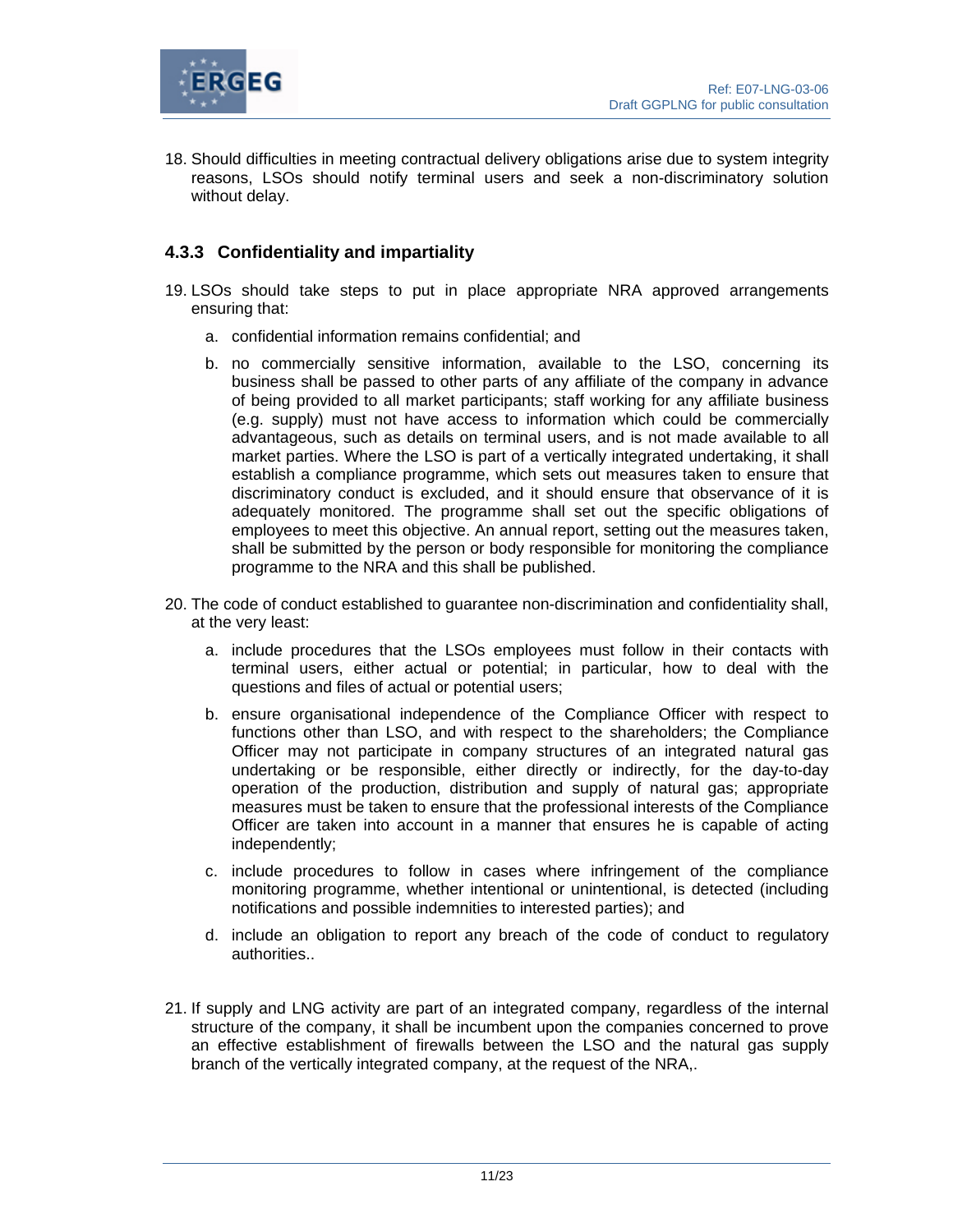

Cost effective solutions should be implemented to ensure that the LSO and the supply business are not located in the same place. The LSO and the supply business should be located in separate buildings, provided such a measure is proportionate.

## **4.3.4 Other operational requirements**

- 22. The LSOs will have in place and publicise scheduling procedures for cargoes unloading. These should include at least:
	- a. the contractually binding notice periods for using the services (scheduling program, (re)nominations); and
	- b. the priority rules in case of conflicting nominations by capacity holders.

LSOs will reasonably endeavour to cooperate with each other when putting in place their scheduling procedures to facilitate capacity trading and interoperability between European terminals, in order to make them appropriately compatible. They will take into account specificities of each terminal and market.

- 23. The LSO has the duty to send-out gas that meets the quality requirements set in the terminal code, and that is compatible with the requirements on the downstream system. It checks that the quality of the LNG off-loaded meets the requirements of the LNG facility. If consultations with users show that there is a need for it and that shippers are willing to pay for the services, the LSO should endeavour to accept off-spec gas, making sure that the rights of the other terminal users are safe, and that any additional costs arising from this acceptance are targeted to the originator.
- 24. In order to guarantee a non-discriminatory procedure for ship access to LNG facilities, the Terminal Code shall:
	- a. establish the ship approval procedures on the basis of professional recommendations;
	- b. provide a detailed description of the conditions for docking and unloading;
	- c. establish a standard of service to define if a vetted ship is compatible with the LNG facility;
	- d. ensure the LSO actively pursues agreements with other LSOs in order to exempt a ship from certain vetting procedures when it is already accepted by another LSO; and
	- e. establish clearly the liabilities in case of incidents; the responsibilities must be balanced and reciprocal.
- 25. The LSO shall describe the applicable rules with regard to both contractual and extracontractual liability, in such a manner that the liabilities of the LSO and the terminal user are well balanced, and reciprocal where relevant. These rules shall consider with sufficient detail the following issues: direct and indirect damages, corporal and material damages, liability caps, force majeure, consequences of wrong gas quality, etc.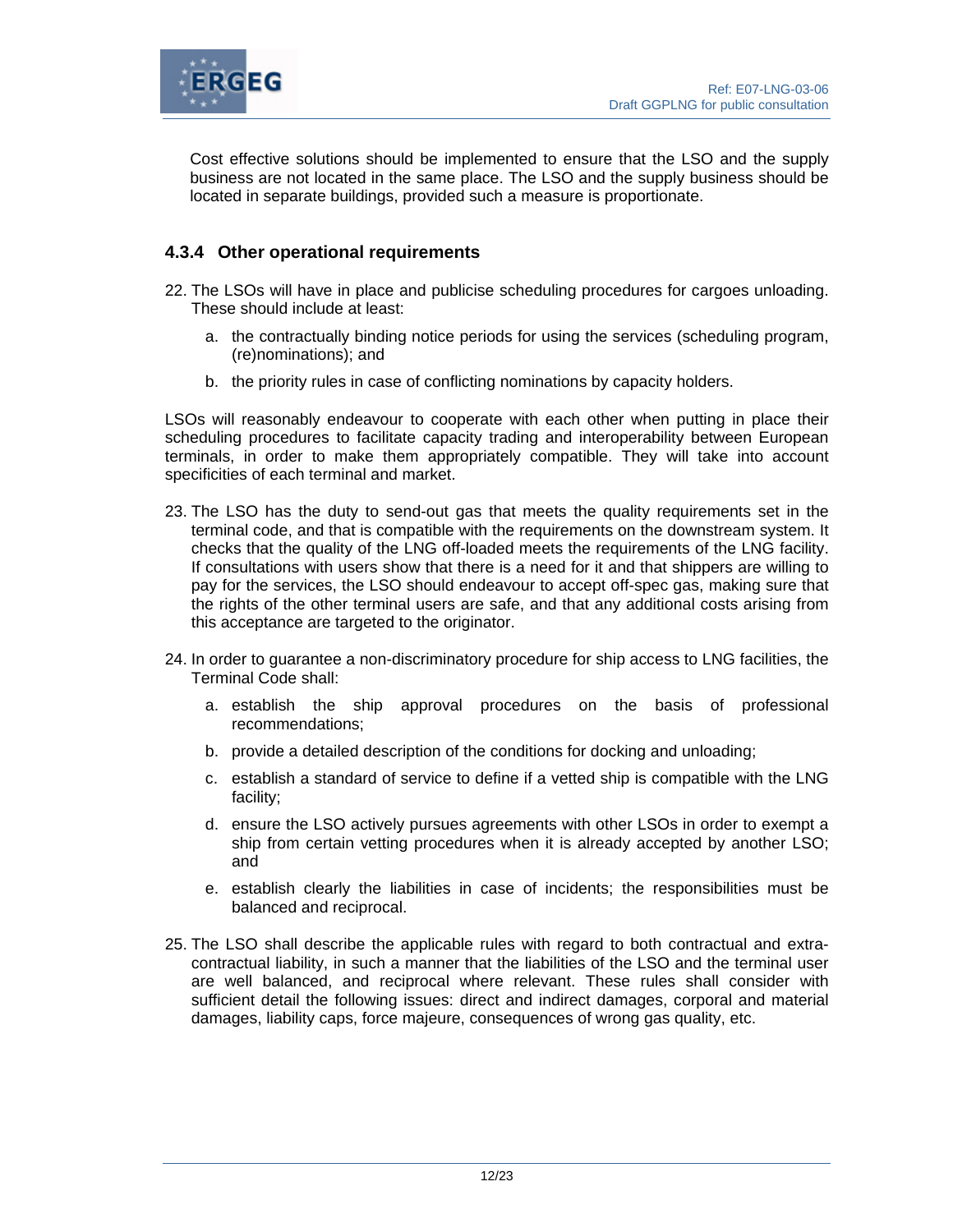

 $\overline{a}$ 

## **5 Capacity allocation and Congestion Management**

## **5.1 Capacity Calculation**

- 26. The calculation methodology of available capacity should be transparent, shall be published on the LSO's website, shall be approved by the NRA and shall consider separately each service, at least the services mentioned in § 9b herein.
- 27. In calculating the available capacities, the maximum LNG facility capacity shall be made available to the market participants, taking into account system integrity and operation<sup>10</sup>, security of supply standards and the constraints imposed by the downstream network. The calculation of regasification capacity shall take into account the need for back-up units during the planned maintenance or a breakdown.

## **5.2 Principles underlying Capacity Allocation Mechanisms and Congestion Management procedures**

- 28. Capacity allocation mechanisms and congestion management procedures shall facilitate the development of competition and liquid trading of capacity, and shall be compatible with the functioning of the wider market including spot markets and trading hubs, while being flexible and capable of adapting to evolving market circumstances<sup>11</sup>, subject to the market consultation (referred in § 10a herein) and NRA approval.
- 29. These mechanisms and procedures shall neither hamper the entry of new market participants nor create undue barriers to market entry. They shall not prevent market participants, including new market entrants and companies with a small market share, from competing effectively. Neither shall they impose thresholds on the amount of booked capacity, or long durations for the service contracts, unless these requirements are approved by the NRA.
- 30. These mechanisms and procedures shall provide appropriate signals for efficient and maximum use of capacity to foster investment in new infrastructure<sup>12</sup>.
- 31. Non discriminatory, transparent, market-based solutions shall be applied, to allocate any primary or secondary capacity. Alternative solutions such as pro-rata mechanisms or 'first-committed-first-served' may be considered if they ensure equivalence in terms of non-discriminatory and competitive access.
- 32. In order to maximise the use of the LNG facility, according to §9b herein, the LSO might allocate the standard bundled LNG services with a priority upon not bundled services.

 $10$  Page 32 of the proposal for a Regulation amending Regulation 1775/2005, point (8) 1.

 $11$  Page 32 of the proposal for a Regulation amending Regulation 1775/2005, point (8) 2. (b).

 $12$  Page 32 of the proposal for a Regulation amending Regulation 1775/2005, point (8) 2. (a).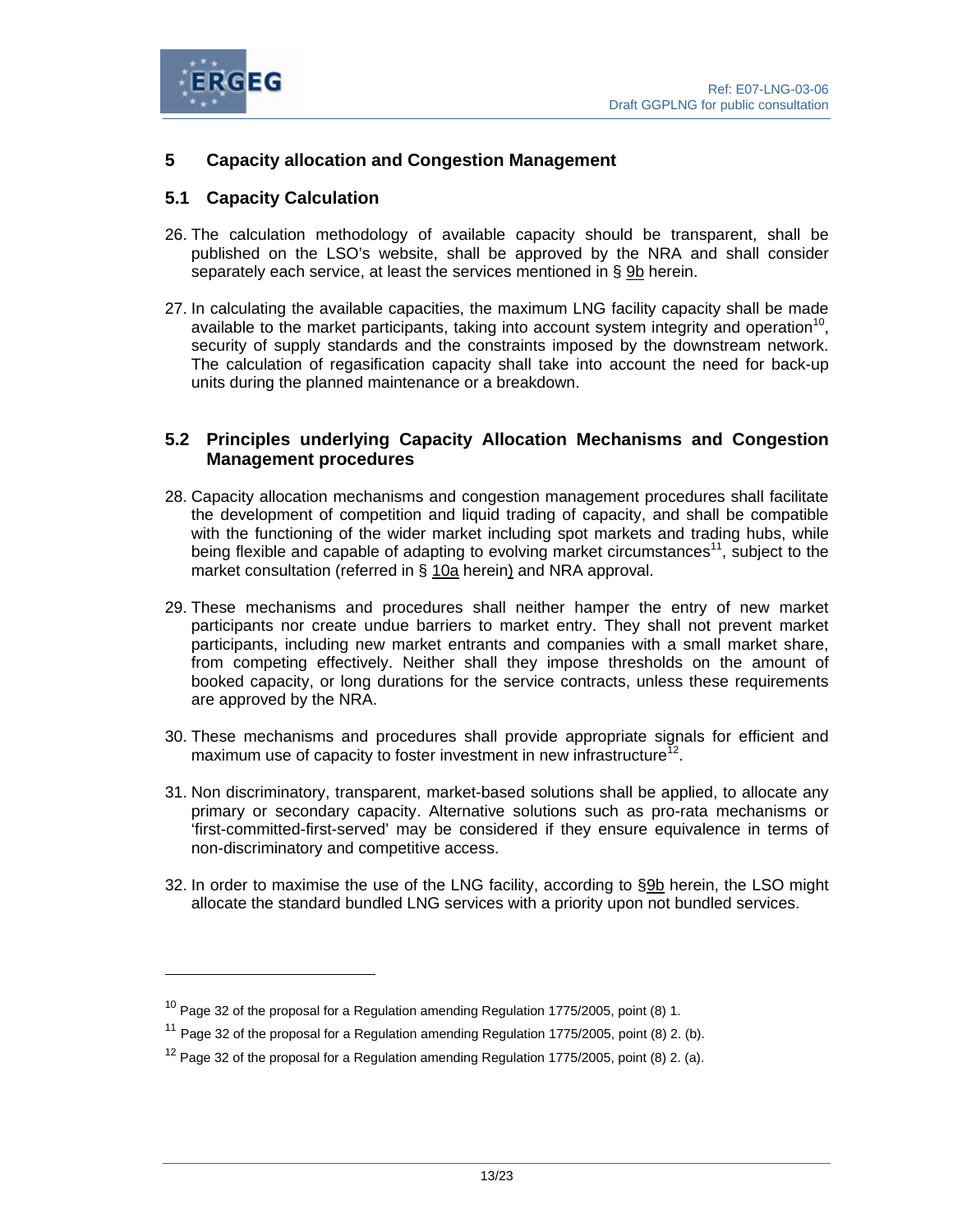

- 33. Priority rights may be granted to the downstream TSO for system integrity reasons only, subject to NRA approval.
- 34. If the LSO denies a capacity, which was marked as available, or if it grants more capacity to a terminal user than what appeared to be available, it shall duly motivate his decision to the NRA.
- 35. If the LSO denies a firm capacity because it exceeds the published available firm capacity, this can be considered as a duly substantiation of refusal. This requires that the regulator has approved the calculation method of the published available capacities, and that congestion management rules have been applied. The terminal user retains the possibility of appeal to the NRA on any decision of the LSO.

## **5.3 Congestion Management**

- 36. The procedures established by the LSO to make available unused capacity will never prevent, but instead encourage the holder of capacity to offer his unused capacity on the secondary market at a reasonable price. These procedures shall be described in the terminal code, after approval by the NRA.
- 37. Whenever the initial holder of a capacity is considered no more able to use it, the LSO shall offer the corresponding capacity to the market as firm capacity.

## **5.3.1 Reallocation of unused capacity**

- 38. At least in the event that no short term capacity is available on the primary market and that contracted capacity goes unused, this capacity will be made available on the primary market on a short term basis:
	- a. For a particular unloading window to be considered unused because the holder of the capacity has not confirmed its effective use according to article 2.4 of the Regulation, the notice period (as referred to in § 22 herein) must be long enough to allow for another shipper to organise a shipment and short enough to allow capacity holder to determine which capacity it is not using. Together with the scheduling procedures, it must be submitted to consultation according to § 10a herein. The notice period shall be defined by the NRA based on the opinion of existing capacity holders and other market participants in the public consultation.
	- b. When a particular standard bundled LNG service is considered unused, it will be offered as firm to the market. Once it is no longer possible to buy and nominate an unused standard bundled LNG service, its components can be offered separately as firm services.

#### **5.3.2 Release of systematically underutilised capacity**

- 39. In the event of systematic underutilisation of capacity, if the NRA considers it appropriate and taking into account global market conditions, the following mechanism applies:
	- a. The holder of capacity can lose its capacity rights, partially or completely, without prejudice of other requisites established by the NRA, for a given period or for the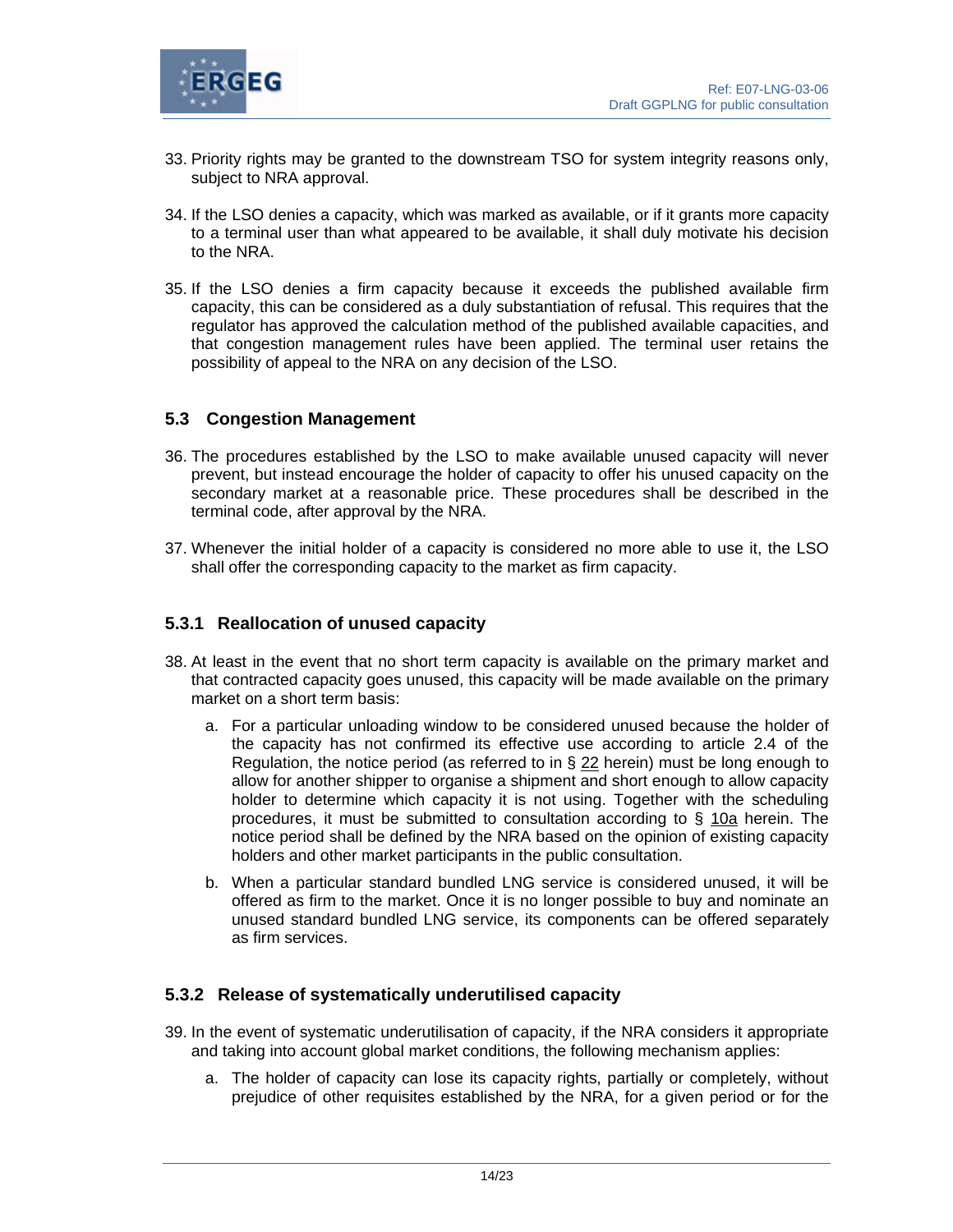

remaining term, when three circumstances converge:

- systematic underutilisation of (part of) the allocated capacity;
- contractual congestion on the LNG facility; and
- the capacity owner has not sold or offered in due time and at a reasonable price its unused capacity and is unable to justify satisfactorily its behaviour.
- b. the procedure describes the respective roles of the LSO, the NRA or any other authority in taking the decision to withdraw capacity; the way the terminal user concerned are consulted, the appeal procedures and the criteria employed to identify systematic underutilisation of capacity;
- c. any method applied to re-allocate unused capacity will be transparent and nondiscriminatory, according to the principles set out under section 5.2;
- d. once the capacity is transferred to another user, the initial holder, which is no longer entitled to nominate, must no longer pay for the corresponding capacity, without prejudice for possible fees related to the release mechanism itself.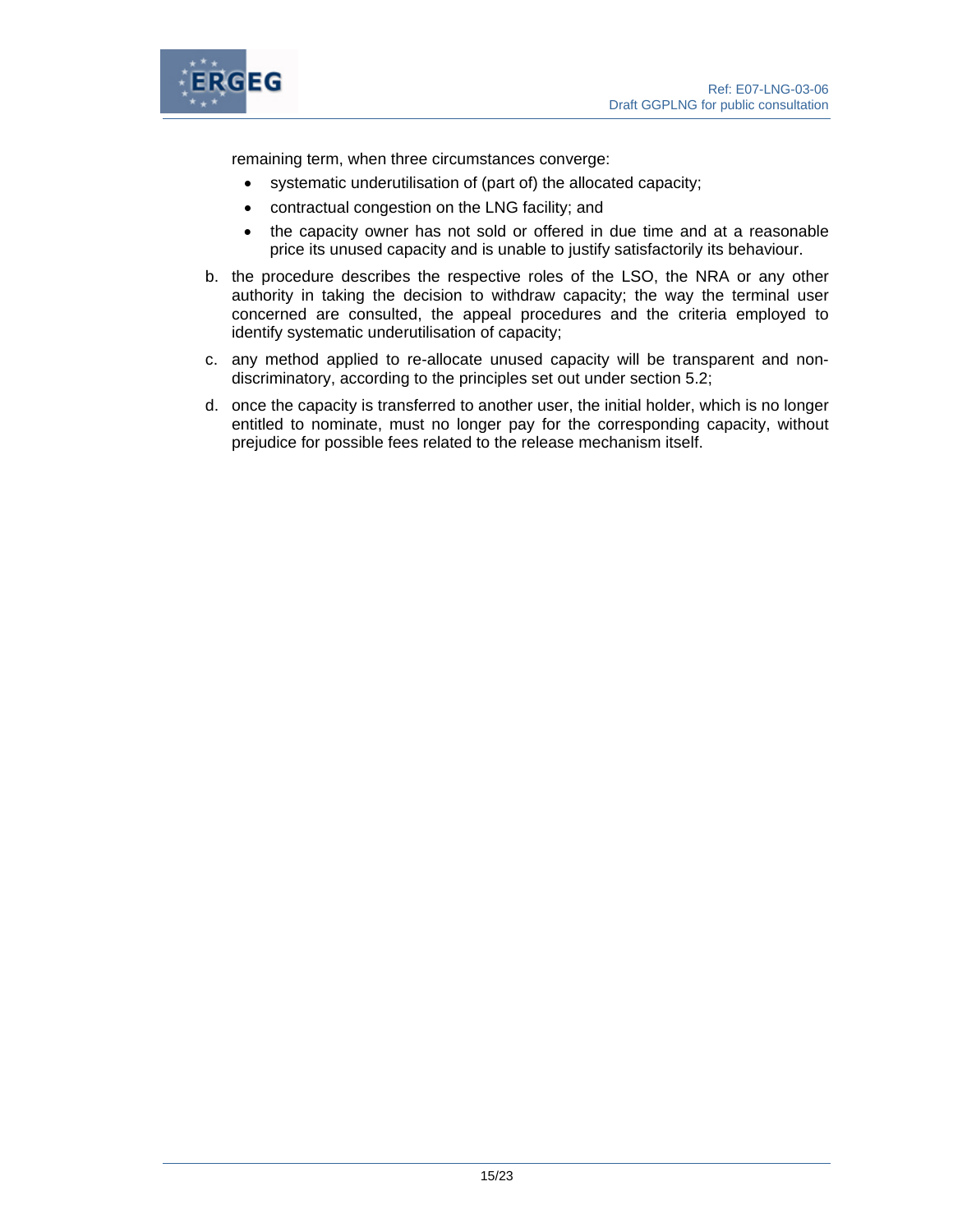

l

## **6 Transparency Requirements**

- 40. LSOs shall always disclose the information required in a meaningful, quantifiably clear and easily accessible way and on a non-discriminatory basis. It should be presented in a clear and consistent format, on a standardised, readily accessible and user-friendly platform that is updated regularly and shall contain the definition of key terms. It shall be disclosed at least in English<sup>13</sup>.
- 41. The following operational information shall be published by the LSO in a user-friendly standardised manner, for a given LNG facility, in energy units or/and volume units, according to interoperability criteria:
	- a. A terminal code describing all applicable rules and procedures, in particular the provisions required by the present GGPLNG; this includes at least: the main standard conditions for each service outlining the rights and responsibilities of the LSO and every terminal user, capacity allocation mechanisms, congestion management and re-utilisation provisions, auction terms where applicable and rules applicable for capacity trade on the secondary market, standard procedures for measuring LNG volumes consigned at the LNG facility and gas redelivered to the network, the ship approval (according to § 24 herein), and gas quality requirements.
	- b. For the services provided, contracted and available LNG facility capacity (firm and interruptible when applicable)<sup>14</sup>. This information must be provided on a numerical basis on a regular and rolling basis, separately for the different services referred to in § 9 herein. Also they shall make public the amount of gas in storage, inflows and outflows. The information shall be updated at least every day<sup>15</sup>.
	- c. The evolution of the contracted capacity, over a period until the expiry of the last contract; this information should take into account the expiry date of all contracts and be updated each time a service of more than one month duration is contracted.
	- d. Short-term available capacity and/or spot services<sup>16</sup>, which should be updated with required periodicity.
	- e. Historical maximum and minimum monthly capacity utilisation rates and annual average flows at all relevant points for the past three years on a rolling basis, up to the immediately preceding month.
	- f. Appropriate instruments to make bookings on short-term basis.
	- g. Maps indicating the location of its LNG facility, a description of its infrastructures and the connecting points of the LNG facility with downstream infrastructure.

<sup>&</sup>lt;sup>13</sup> Page 33 of the proposal for a Regulation amending Regulation 1775/2005, point (10) 3.

 $14$  Page 33 of the proposal for a Regulation amending Regulation 1775/2005, point (10) 2.

 $15$  Page 33 of the proposal for a Regulation amending Regulation 1775/2005, point (10) 4.

<sup>&</sup>lt;sup>16</sup> This was previously stated in the Guidelines on calculation methodologies and transparency requirements with regard to available capacities of gas transmission, LNG and storage facilities, which were approved in the conclusions of the 5th Madrid Forum on February 2002.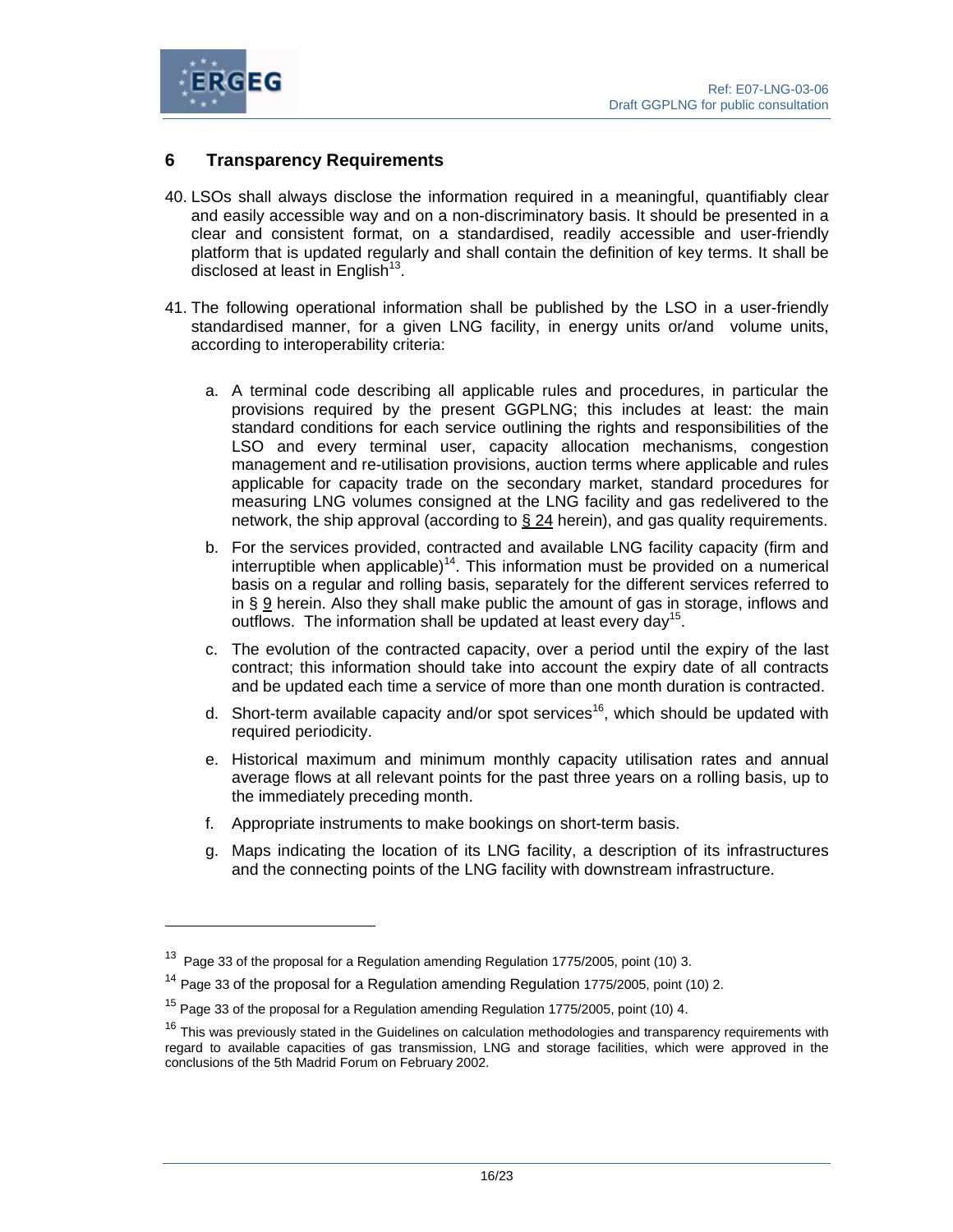

42. The following commercial terms should be published by the LSO on the Internet:

- a. Tariffs and tariff methodologies for each service offered shall be published ex ante; the tariff methodology specifies the overall regulatory involvement in tariff setting and includes, subject to the NRA's decision, inter alia, the definition of the regulatory asset base, the asset valuation, the depreciation principles applied, the methodology followed to calculate the rate of return and current value, the incentive schemes, and the indexation of tariffs or principles for tariff variations;
- b. The rules and the charges applicable to penalties from terminal users and compensation payments from the LSO to terminal users, if applicable;
- c. User-friendly instruments for calculating charges for a specific service (e.g. a tariff calculator); and
- d. Standard service contracts and other relevant documents.
- 43. Terminal users shall be advised about the type of circumstances that could affect the availability of contracted capacity. The potential risks that could affect the level of firmness in firm capacity rights (e.g. unforeseen demand during maintenance periods, late arrival of cargo due to force majeure events, etc) shall be identified and made public for the users. The determinants of interruption of interruptible services must also be described.
- 44. Non-confidential information must be provided promptly and on the same time scale to all users and on a non discriminatory basis.
- 45. The terminal users shall not be charged for information requests and transactions associated with their contracts according to standard rules and procedures.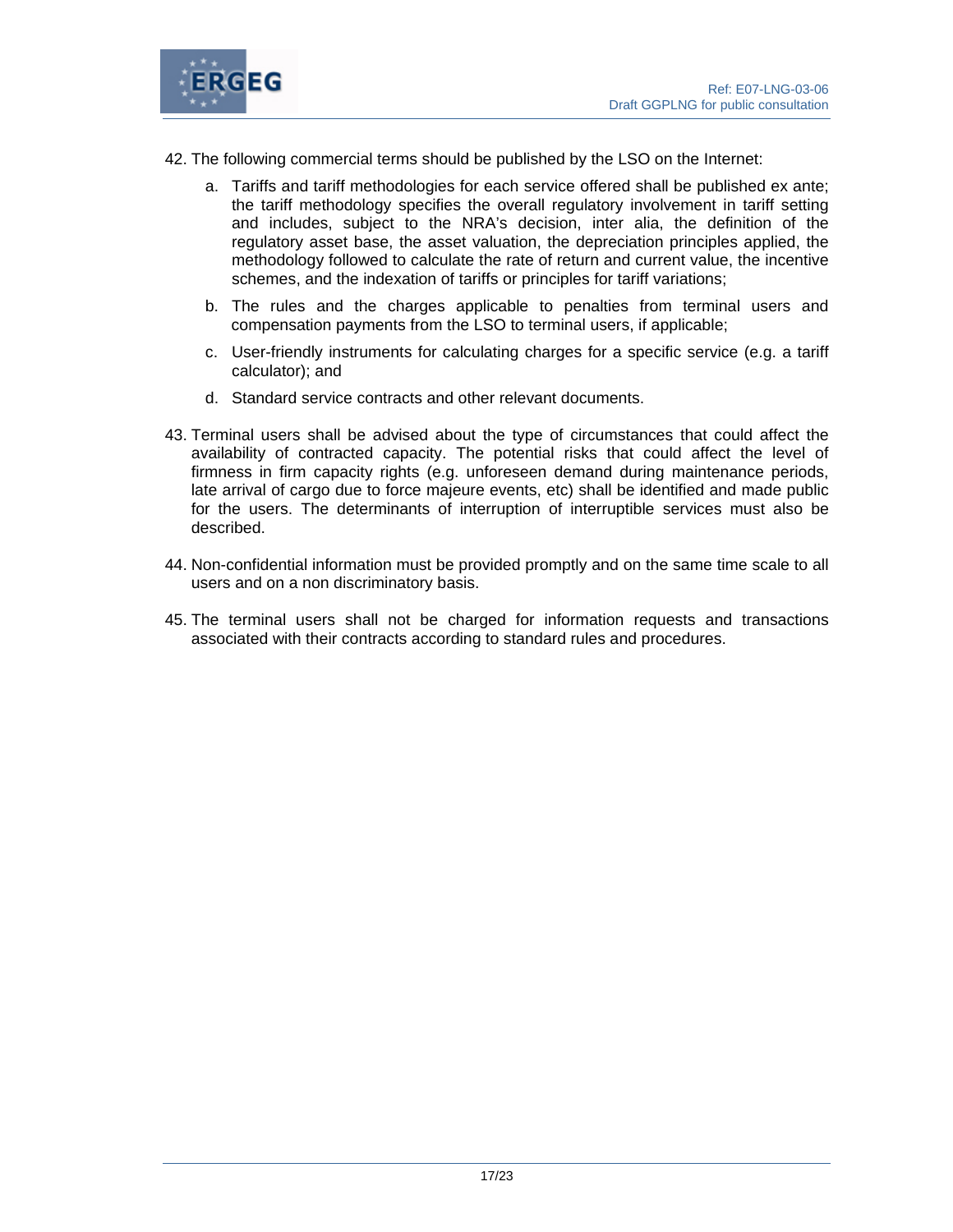

## **7 Trading of capacity rights**

- 46. The LSO shall treat equally the capacity acquired on the secondary market (incl. Over-The-Counter) and the capacity already held by the terminal user, as long as it is compatible with the kind of services available on the primary market.
- 47. Once there is a market demand, LSOs shall provide cost-reflective services (such as an electronic platform or bulletin board) to facilitate:
	- a. secondary capacity trading and associated transfer of capacity rights between the terminal users; and
	- b. selling or swapping of LNG in storage among terminal users.

## **8 Responding to this public consultation**

ERGEG is in a process of drafting Guidelines for Good TPA Practice for LNG System Operators (GGPLNG). As usual, ERGEG has organised a formal public consultation process based on a version of GGPLNG agreed by ERGEG for this purpose.

ERGEG has prepared a questionnaire which examines in more detail some key aspects of the GGPLNG. The questionnaire picks up some questions proposed by the aforementioned agents, as well as including the questions presented in the July meetings, with the aim to collect the opinion of every interested party.

According to Regulation 1775/2005, and considering the EC proposal for amending it, the questionnaire is divided in six parts:

- General questions regarding GGPLNG scope, implementation efforts etc.
- Tariffs for the access to the system;
- TPA services;
- Capacity allocation and congestion management;
- Transparency requirements; and
- Trading of capacity rights.

Answers should be received by **23 January 2008** and should be sent by email to GGPLNG@ergeg.org

Any question to the document or the questionnaire should in the first instance be directed to:

Mrs. Fay Geitona Tel: +32 2 788 73 30 Fax: +32 2 788 73 50 Email: fay.geitona@ceer.eu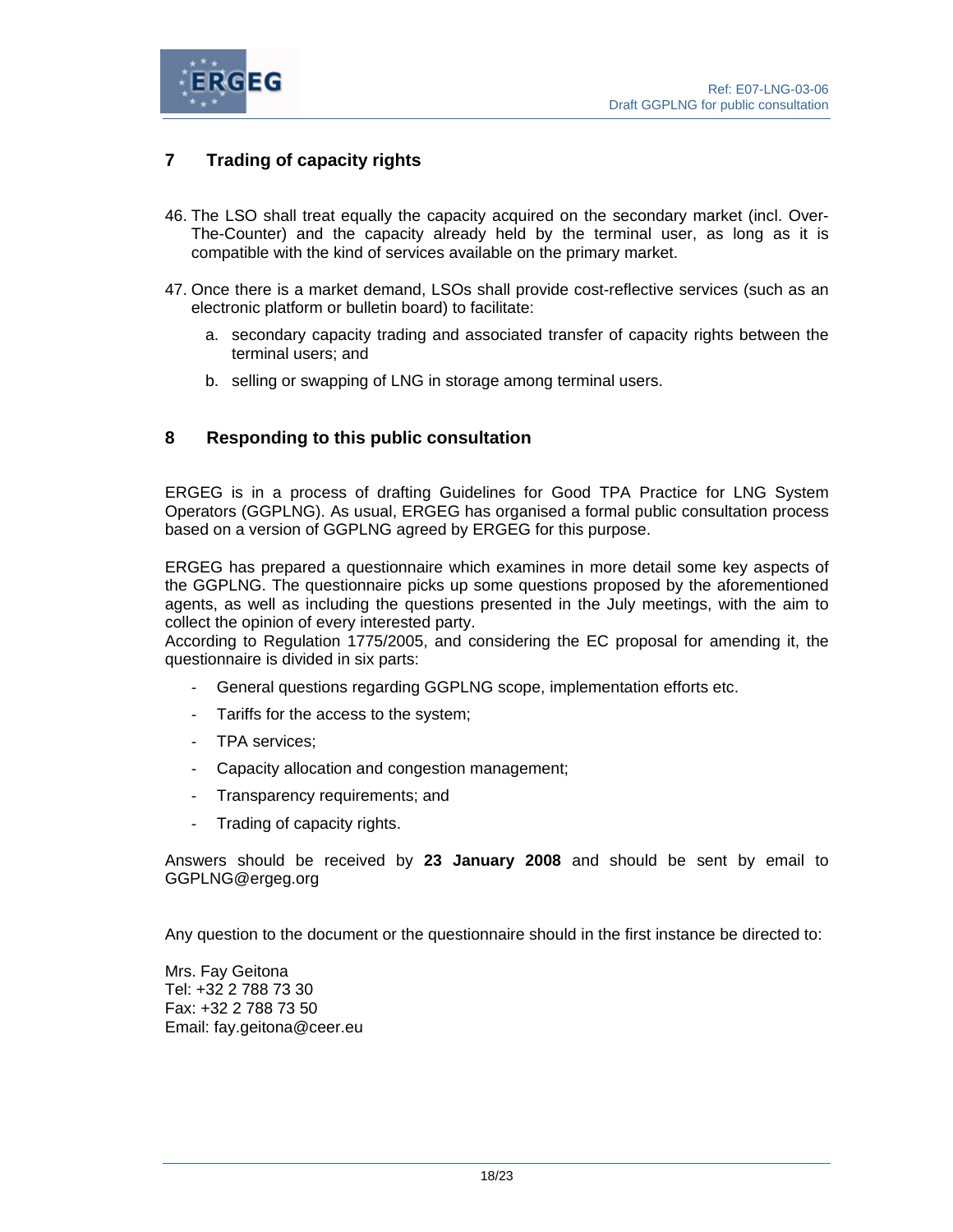

ERGEG considers important the input from consultation respondents on the following questions. This doesn't imply that respondents have to limit their comments to these issues. Additional comments to GGPLNG are welcome.

## **General questions**

- I. The GGPLNG aim is to boost effective, appropriately homogeneous and nondiscriminatory, third party access to European LNG terminals without being detrimental to new investments. How could TPA/harmonisation and investment be conciliated?
- II. The GGPLNG aims at facilitating harmonisation of services, procedures, conditions… in order to foster interoperability and facilitate access to regulated LNG facilities. To what extent is harmonisation of regulated access procedures convenient/possible? Which areas should be harmonised (i.e. transparency, network code procedures, balancing rules etc.)? Is the current degree of detail and prescriptiveness of the GGPLNG considered adequate? Is the need for common EU-wide requirements adequately balanced against the need for flexible rules?
- III. Considering the voluntary character of the GGPLNG it would be interesting to know what transitional effects you think the GGPLNG implementation could cause, and what could the implementation cost be in your particular case. Are you going to get benefits (commercial, decrease of management cost etc.) with the GGPLNG application?
- IV. The GGPLNG do not apply to terminals exempted under Article 22 of Directive 2003/55/EC. In your view, could there be any value for regulators to use some recommendations in the GGPLNG as an input when adopting individual exemption decisions (for example, as approval requirements when granting a conditional exemption). If yes, please explain why and with regard to which aspects of the GGPLNG (e.g., services definition, transparency obligations etc.)?

#### **Tariffs for access to the system**

§2.c herein

V. The GGPLNG establish that tariff structure should be reviewed on a regular basis. Would the GGPLNG fix a minimum and/or maximum frequency for such a review? Which frequency(ies) should be the appropriate?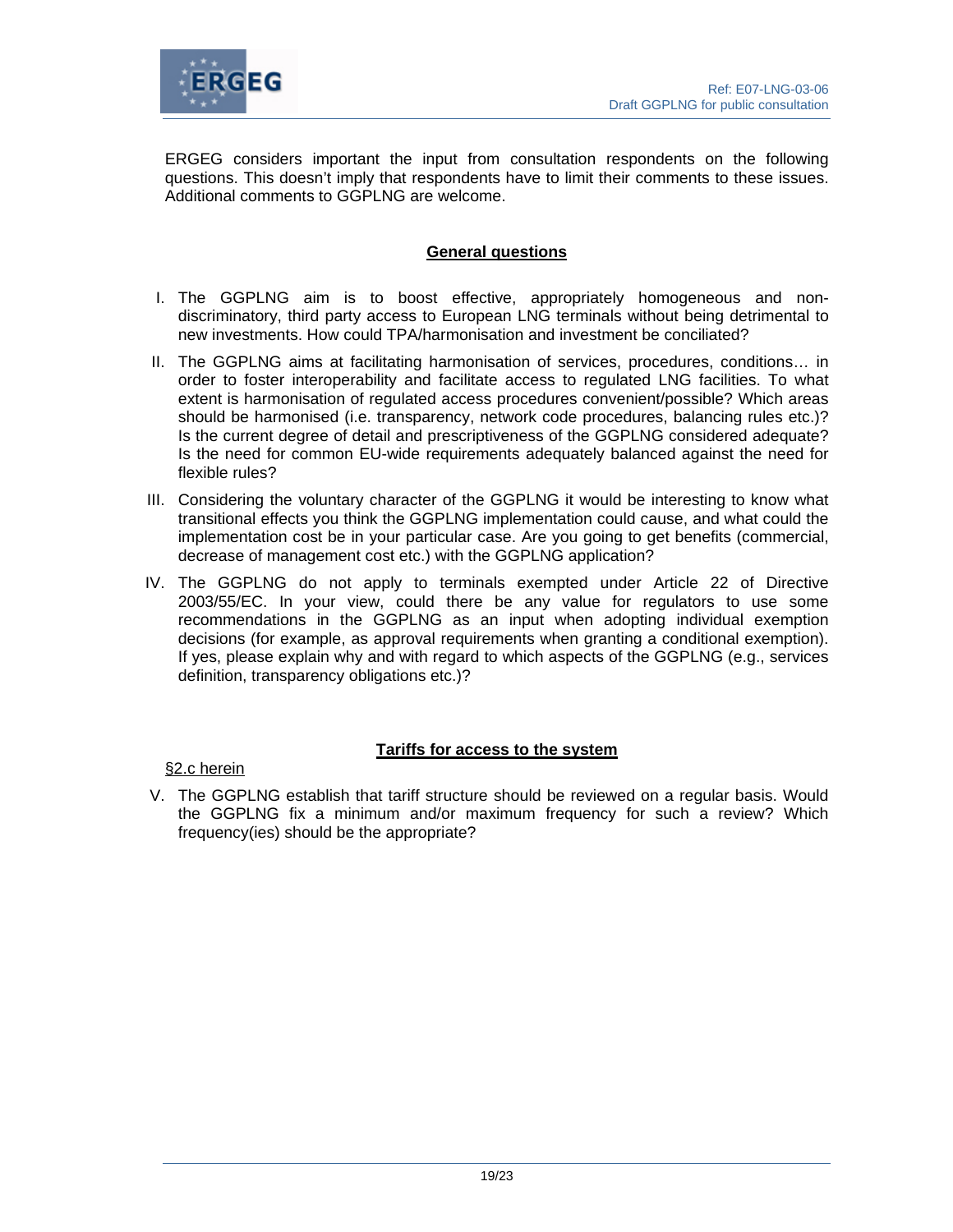



#### **TPA services**

#### §9 herein

- VI. The GGPLNG assume that there may be benefits for the liquidity of the capacity market and for the system efficiency in offering not bundled and interruptible services in addition to bundled and firm services<sup>17</sup>. Do market players agree with this statement? What could be your interest in offering/contracting not bundled services and/or interruptible capacity? What type of services should be offered as no-bundled? What type of services should be offered as interruptible? Should the GGPLNG be more/less prescriptive on these issues?
- VII. The GGPLNG recommend that standard bundled services are defined after market consultation, especially concerning the flexibility included. In line with that, they emphasise the importance of taking into account the LNG facility's technical constraints. Do you agree with this approach? Would a more prescriptive approach regarding the parameters for the definition of standard bundled services and their flexibility be feasible and/or more appropriate?
- VIII. According to the proposed GGPLNG, the LSO shall offer on the primary market long-term and short-term services at LNG facilities. Do you consider, from a TPA perspective, that any further guidance can/should be given with regard to a balance between long and short term services?

#### §10 to §13 herein

 $\overline{a}$ 

- IX. Requests have been made during the July pre-consultation with stakeholders for specific standardised regasification contracts (e.g. front month contract) that aim to facilitate the trading of the regasified LNG on natural gas markets. What type of standardised services could be offered by the LSOs? To what extent would these services be compatible with technical constraints (e.g. available storage capacity), the efficient operation of each terminal and innovation in the offering of terminal services? How prescriptive should the GGPLNG be about standardised contracts?
- X. Considering that harmonised network codes should take into account specificities of each terminal, which issues could be common and under which conditions?

<sup>&</sup>lt;sup>17</sup> As 'regasification/send-out' is closely linked to the transmission business, it seems easy to conceive an interruptible regasification service. This means that a terminal user (with LNG in storage) could see a part of its regasification capacity interrupted/reduced, e.g. because the TSO needs to use this sendout capacity for operational purposes. Some LSOs calculate the available regasification capacity taking into account an N-1 principle: the total firm capacity corresponding to N-1 vaporizers working. It could seem logical to offer the capacity of vaporizer N on an interruptible basis.

An 'interruptible bundled capacity' could mean that the nomination to use this bundled service could be rejected, e.g. because the bundled service was offered under a 'use-it-or-lose-it' mechanism, while the initial capacity holder keeps the right to renominate his slot. This would seem to reduce the economic value of the slot. Finally, interruptible LNG storage is comparable with interruptible underground storage for natural gas: this concept is possible but it seems to be rarely applied.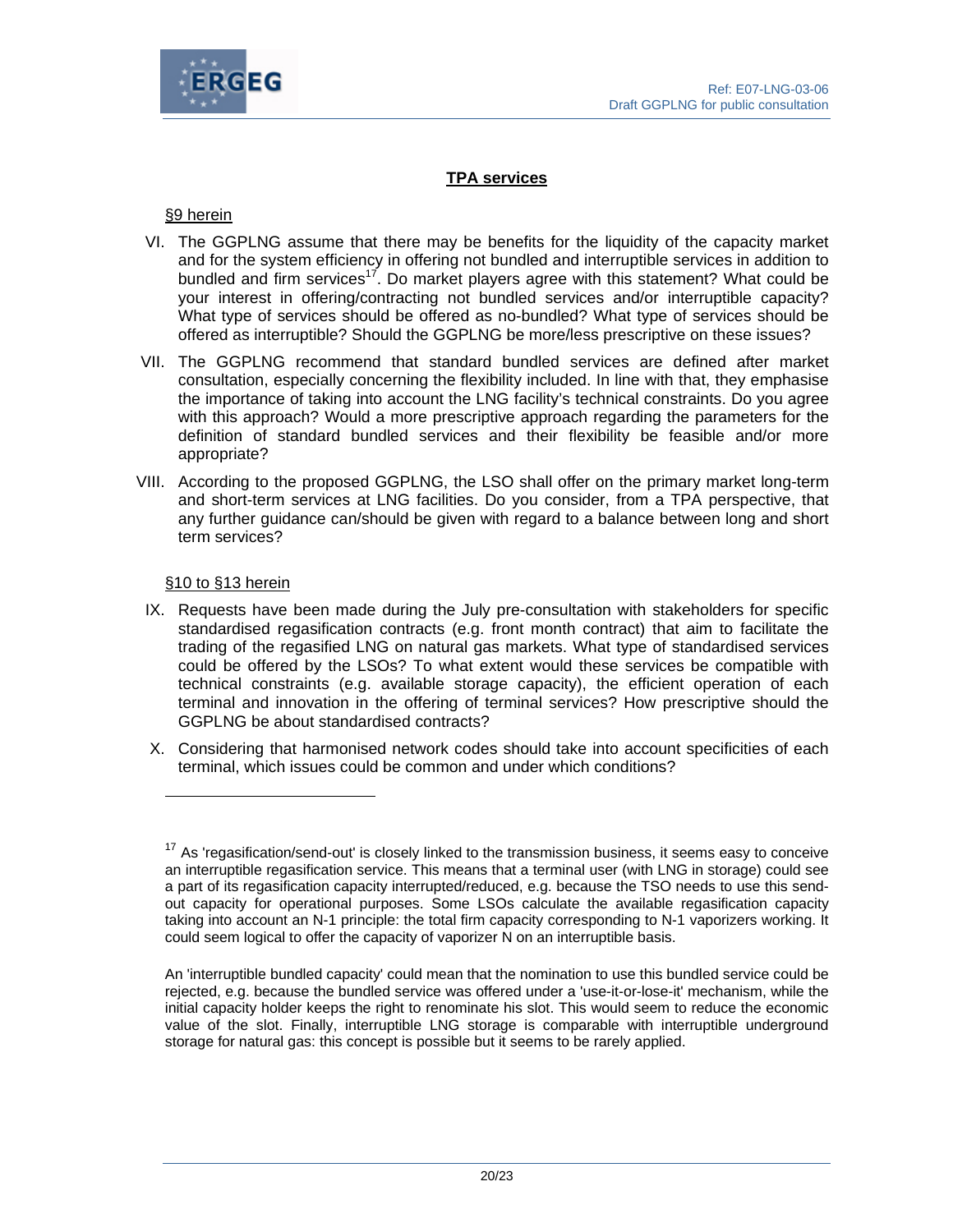

## §11 herein

- XI. Electronic communication tools seem to be the most suitable means for the LSOs to exchange information with the terminal users. What type of platform could be needed? What services should be available on it (e.g. secondary market, nominations, etc.)? Should a simplified system based, for example, on fax transmission be envisaged in certain cases and, if so, when?
- XII. Even though several platforms already exist and software could be copied to a certain extent, the development of electronic communication tools represents a certain cost. Do you think the cost/benefit ratio would be acceptable?

#### § 22 herein

XIII. The GGPLNG consider the cooperation between LSOs when putting in place compatible scheduling procedures in order to facilitate capacity trading and interoperability between European terminals. Do you think that such a harmonisation of scheduling procedures is desirable? Would it be necessary and proportionate to introduce some minimum harmonisation of these procedures within the GGPLNG to facilitate capacity trading and interoperability between European terminals? What requirements can be envisaged?

## **Capacity allocation and congestion management**

#### § 31 to § 37 herein

- XIV. The GGPLNG propose some concrete solutions in order to implement the very general principles laid down in Regulation 1775/2005 (Articles 5.3. and 5.4). Comments on these issues would be most welcome:
	- − Non discriminatory allocation rules for primary and secondary capacity are necessary to promote competition. The GGPLNG propose market-based solutions and other alternative mechanism as pro-rata or first-come-first-serve procedures. Should a reference to specific subscription procedures be included? Is there any other procedure that the GGPLNG should take into account?
	- Regarding congestion management, is the development of a secondary capacity market sufficient to optimise the utilisation of the terminal capacity?; and
	- Should the GGPLNG be more or less prescriptive regarding procedures to manage congestion in the terminals?
- XV. Reference is made to capacity that the holder is no longer able to use. An obvious example is the case of (unbundled) regasification capacity owned by a shipper who has no more gas in storage. What are the other cases where capacity could be categorised as no longer usable? Who must decide when a capacity holder is considered as no longer able to use the capacity?
- XVI. Regarding the allocation of capacity, the GGPLNG stipulate that the LSO might allocate the standard bundled LNG services with a priority upon not bundled services in order to maximise the use of the LNG facility. In your view, under what circumstances would it be appropriate to give such a priority to bundled services?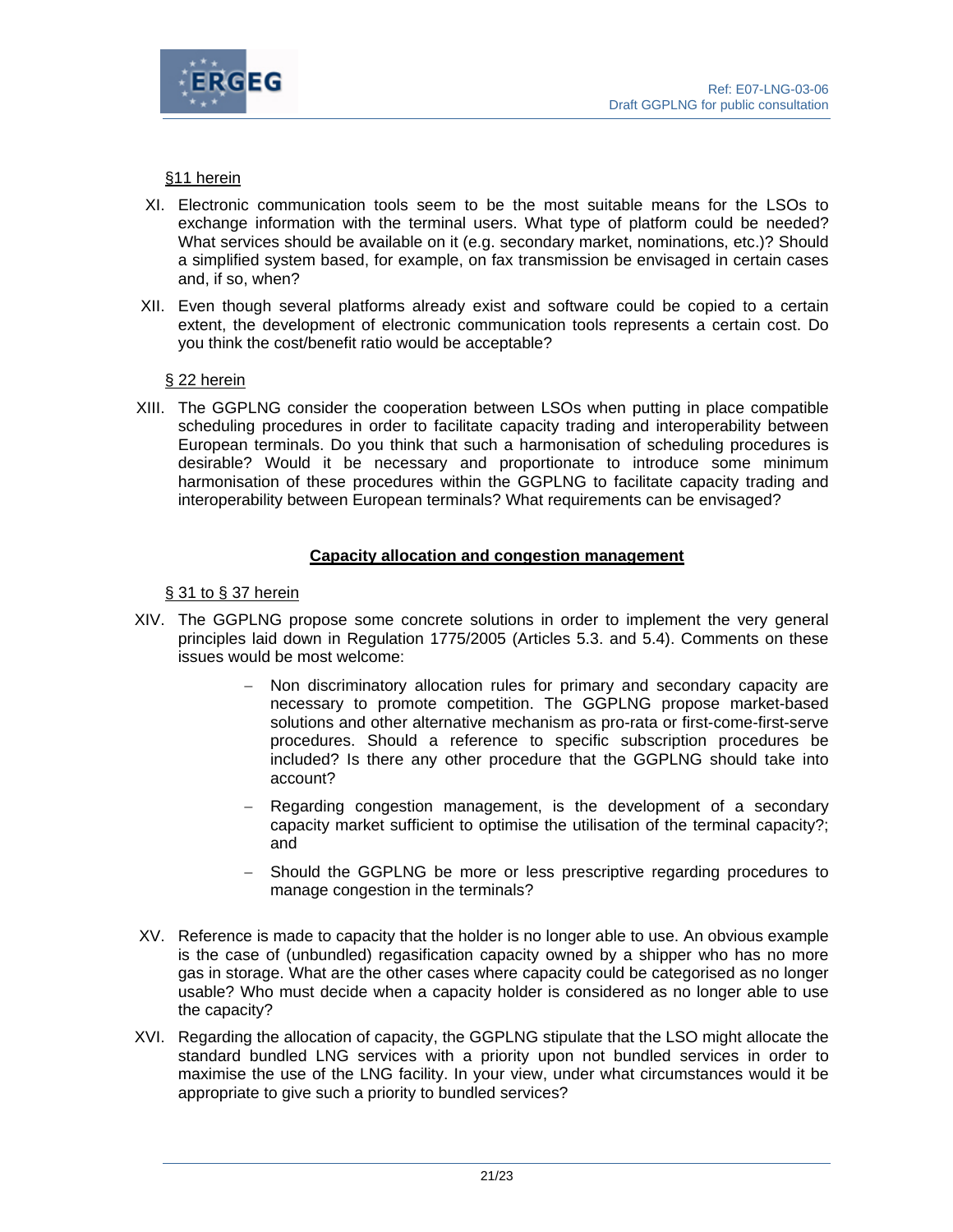

§ 38 and § 39 herein

- XVII. The GGPLNG tries to assure the optimum utilisation of the terminal and to avoid capacity hoarding by promoting capacity reallocations when appropriate. How can the balance be struck between the promotion of the secondary market of capacity and the protection of primary capacity holder's interests?
- XVIII. The GGPLNG distinguish between punctually unused capacity and systematically underutilised capacity:
	- − The definition of unused capacity refers to a deadline by which the capacity holder must nominate its use. This concept is defined in Regulation 1775/2005, art. 2.4. Do market players agree with the definition of unused capacity? Is a more or less detailed definition needed? What conditions/circumstances should be taken into account when assessing whether capacity is effectively used or not?
	- Is there a need to distinguish between punctually unused capacity and systematically underutilised capacity as states the current draft of the GGPLNG? Is the proposed split between reallocation of unused capacity and release of underutilised capacity a good approach?
	- Is it satisfactory to empower the NRA to evaluate if there has been systematic underutilisation of capacity or should the concept of 'systematic underutilisation' be described more accurately in the GGPLNG, by specifying the criteria to be used?
- XIX. Is it necessary to impose detailed congestion management mechanisms as proposed in these GGPLNG, or should the GGPLNG content themselves a set of general principles? Are the solutions proposed in the GGPLNG adaptable to the varying, present and future, situations?

#### § 38 herein

- XX. Setting the right deadline or notice period is considered as a key factor for the congestion management procedures. Comments on this issue would be welcome.
	- − Should the GGPLNG include more or less detailed/prescriptive provisions on deadline/notice periods regarding unused capacity?
	- − What circumstances should be taken into account by the LSO/NRA when determining/approving notice periods. Is there a single specific deadline/notice period appropriate for all solutions? If so, what could it be?
	- − Is the NRA the most appropriate party to define the deadline or notice period? Otherwise, who should be responsible for setting the deadline/notice periods?

#### § 39 herein

XXI. The GGPLNG establish the principles to release underutilised capacity, setting some detailed circumstances where this may happen and assigning responsibilities to NRAs. Should the GGPLNG be more or less prescriptive on this issue? Do the circumstances set out in the GGPLNG cover all present and future circumstances where underutilised capacity should be released? Would a less constraint mechanism be preferable?